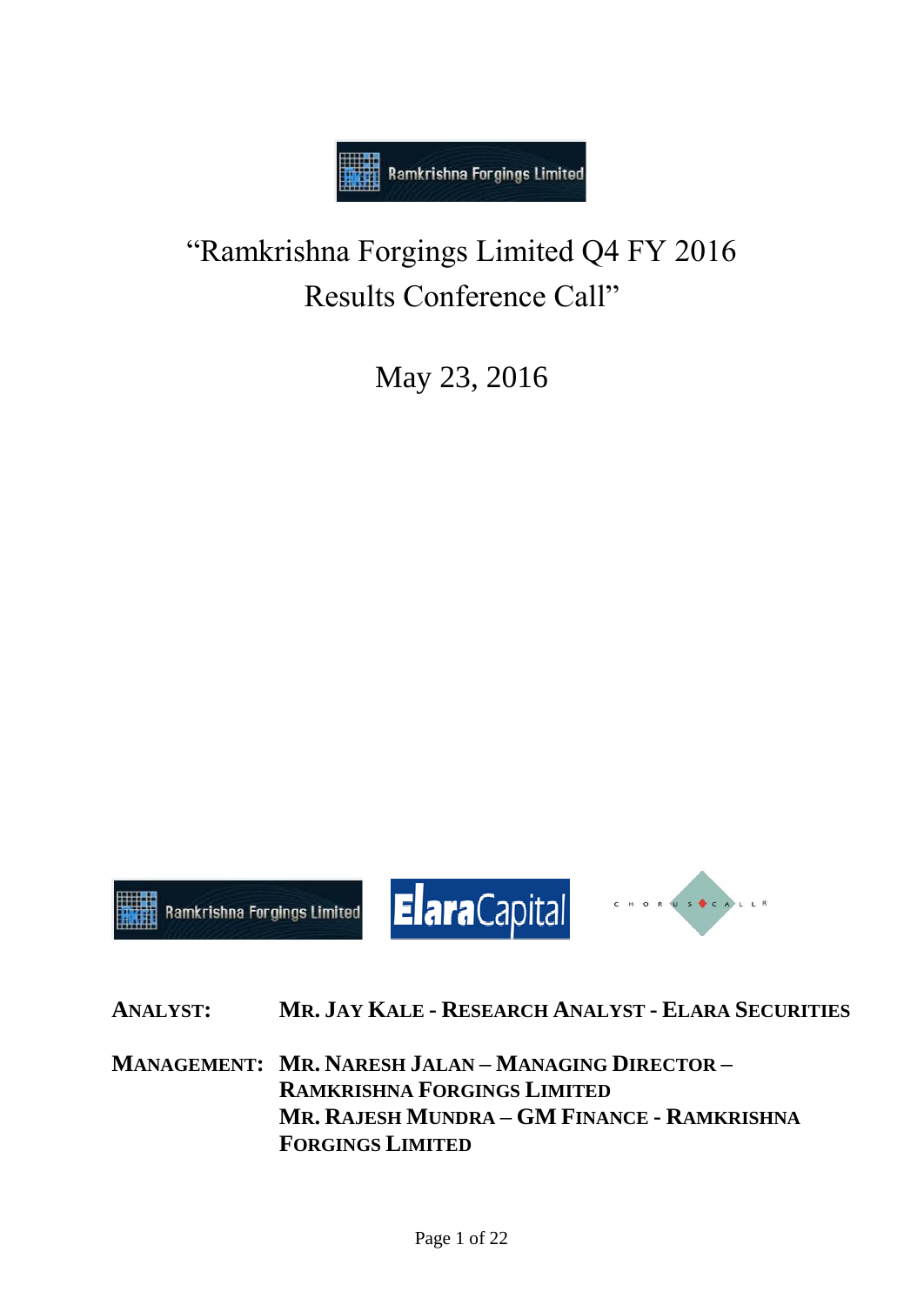- **Moderator:** Ladies and gentlemen, good day and welcome to the Ramkrishna Forgings Limited Q4 FY 2016 Results conference call hosted by Elara Securities Private Limited. As a reminder, all participant lines will be in the listen-only mode and there will be an opportunity for you to ask questions after the presentation concludes. Should you need assistance during the conference call, please signal an operator by pressing \* then 0 on your touchtone phone. I now hand the conference over to Mr. Jay Kale from Elara Securities. Thank you and over to you Sir.
- **Jay Kale:** Thanks and good evening everyone. We welcome you to the Q4 FY 2016 results conference call of Ramakrishna Forgings. We have on line with us Mr. Naresh Jalan Managing Director, Ramakrishna Forgings and Mr. Rajesh Mundra, GM, Finance. If you can take us through and given brief introduction about the results and then we can throw the floor open for questions.
- **Rajesh Mundra:** Thank you Jay. Thank you and good afternoon to everyone. We welcome you to the concall hosted by our company for the fourth quarter and the full year earnings. We are continuously witnessing a robust demand for the domestic commercial vehicle segment and this trend has continued also for this quarter. We have achieved a domestic tonnage of 16028 tonnes for this quarter and achieved a domestic sale of 160 Crores for this quarter as compared to 127.25 Crores in the preceding quarter. The company has received approvals for two varieties of front axle beam from a leading OEM in India for this quarter and has also started commercial supply for the varieties from the press plant. **(Inaudible) 1.41** for the other products and the varieties are in the pipeline. Export sales have reduced from 82.50 Crores from the preceding quarter to 72.3 Crores in this quarter which denotes a fall of about 12.5%. The total tonnage achieved during the quarter export tonnage was 5485 tonnes as compared to 6245 tonnes in the last quarter. We would like to further inform that dip in export sale is also on account of fall in the international raw material prices by about 20% which has a corresponding effect in the sale price in export as raw material prices is a pass through. We had achieved a total tonnage of 21513 for this quarter and an annual tonnage of 77000 for the year ended March 31, 2016. The net sales has increased from 200 Crores approximately in the third quarter to 220 Crores in the fourth quarter for 2015-2016 registering a growth of about 13%. The EBITDA margins, which is net of other income, has increased from 18.30 in the last quarter to 19% in this quarter. The company has achieved a net sale of 897.15 Crores for the year ended March 31, 2016 as compared to 740.75 Crores in the last year registering a growth of about 21%. The EBITDA margin net of other income and exceptional item has increased to 19.70% for the year ended March 31, 2016 against an EBITDA margin of 17.1% in the last financial year. Our request to the investors, we are requested not to raise any customer specific queries or questions during the con call. I am accompanied by Mr. Naresh Jalan Managing Director on this con call today. He will reply to questions relating to business and the markets and the questions relating to finance will be dealt by me. Thank you. We hand over to Jay Kale.

**Moderator:** Ladies and gentlemen, we will now begin the question and answer session. We will take the first question from the line of Basudeb Banerjee from Antique Finance, please go ahead.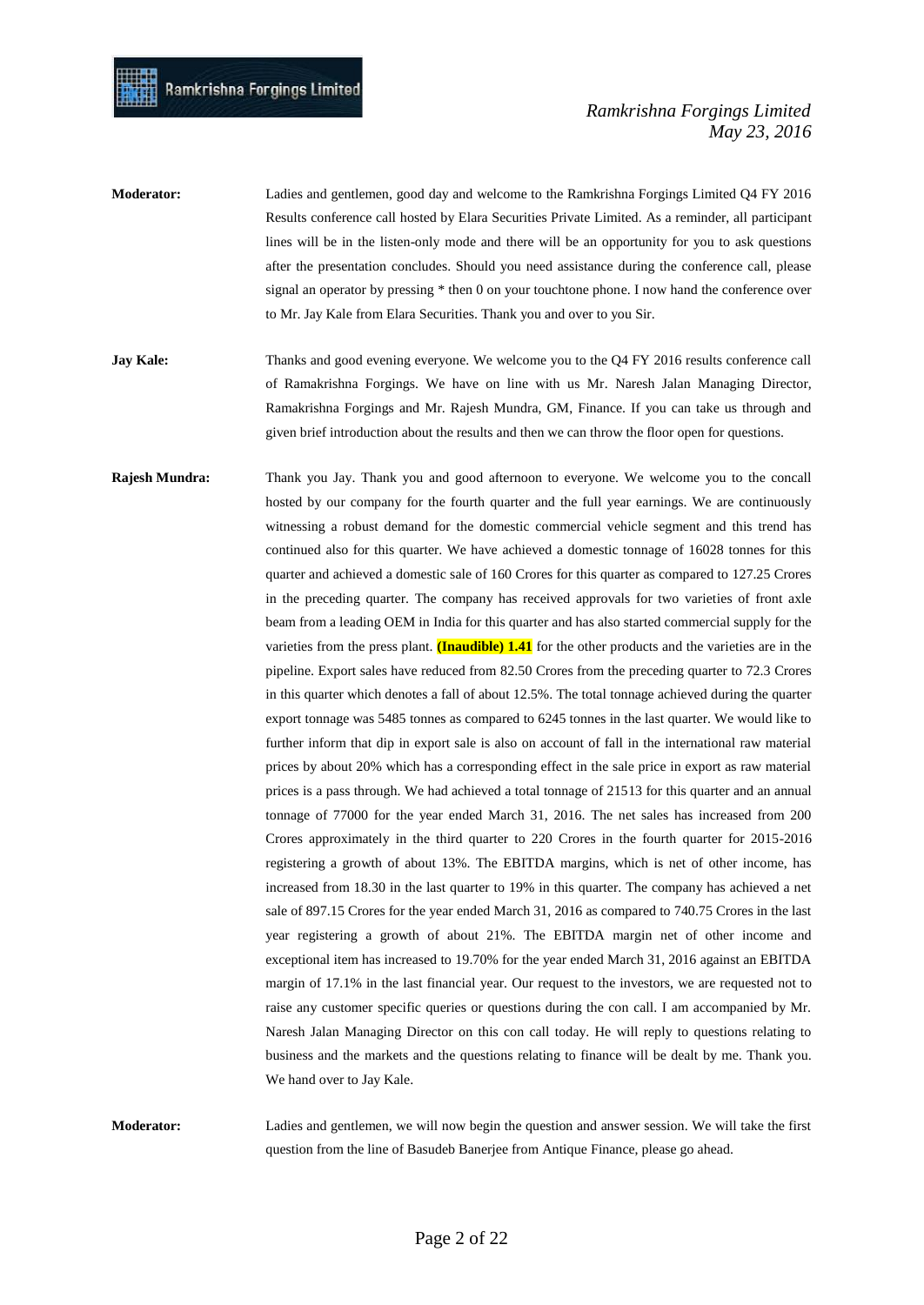

| <b>Basudeb Banerjee:</b> | Sir, can you repeat the domestic and export volume and revenue please, I missed out.                                                                                                                                                                                                                                                                                                                                                                                                                                                                                                                                                                                                 |
|--------------------------|--------------------------------------------------------------------------------------------------------------------------------------------------------------------------------------------------------------------------------------------------------------------------------------------------------------------------------------------------------------------------------------------------------------------------------------------------------------------------------------------------------------------------------------------------------------------------------------------------------------------------------------------------------------------------------------|
| Rajesh Mundra:           | The export tonnage was 5485 tonnes for this quarter. The domestic tonnage was 16028 per tonne<br>for this quarter and domestic sales for this quarter 160 Crores.                                                                                                                                                                                                                                                                                                                                                                                                                                                                                                                    |
| <b>Basudeb Banerjee:</b> | Same thing last quarter and last year?                                                                                                                                                                                                                                                                                                                                                                                                                                                                                                                                                                                                                                               |
| Rajesh Mundra:           | Last quarter we had domestic sale of 127.25 Crores and we had export sale of 82.50 Crores and<br>tonnage was 6445 tonnes export last quarter.                                                                                                                                                                                                                                                                                                                                                                                                                                                                                                                                        |
| <b>Basudeb Banerjee:</b> | Last March last year 2015? 17500 tonnes for March 2015.                                                                                                                                                                                                                                                                                                                                                                                                                                                                                                                                                                                                                              |
| Rajesh Mundra:           | You want March quarter?                                                                                                                                                                                                                                                                                                                                                                                                                                                                                                                                                                                                                                                              |
| <b>Basudeb Banerjee:</b> | Yes, that quarter breakup domestic and export tonnage and revenue.                                                                                                                                                                                                                                                                                                                                                                                                                                                                                                                                                                                                                   |
| Rajesh Mundra:           | For the March quarter we had domestic 9507 tonnes and export quarter 9162 tonnes and revenue<br>it was domestic 105 Crores export 176 Crores.                                                                                                                                                                                                                                                                                                                                                                                                                                                                                                                                        |
| <b>Basudeb Banerjee:</b> | Sir fifth straight quarter we can see your blended realization coming down from the highs of<br>almost 140 rupees a kg to now around 105 rupees a kg, so I agree that metal deflation is part of<br>that but despite your 12500 tonnes press getting operational still Q-o-Q realization declined so is<br>that a heavy pricing pressure from the industry or how to look at that and how much volume was<br>from the 12500 tonnes press this quarter?                                                                                                                                                                                                                               |
| Naresh Jalan:            | First of all QoQ I do not think per kg realization or per tonne realization has gone down. Second<br>is that you will see in the fourth quarter our domestic sales have gone up and exports have gone<br>down and because of this there is per tonne realization going down and balance is attributed to<br>raw material pricing which is straight away affecting the topline of the company which is<br>basically 20% close to raw material pricing and exports have gone down while if you see per kg<br>realization vis-a-vis earlier quarters export realization per kg has gone up, basically you need to<br>subtract the raw material reduction which has been passed through. |
| <b>Basudeb Banerjee:</b> | How much tonnage came from the 12500 tonne press this quarter?                                                                                                                                                                                                                                                                                                                                                                                                                                                                                                                                                                                                                       |
| Naresh Jalan:            | It is roughly around 2500 tonnes.                                                                                                                                                                                                                                                                                                                                                                                                                                                                                                                                                                                                                                                    |
| <b>Basudeb Banerjee:</b> | Primarily it is supplied to the domestic customers I suppose.                                                                                                                                                                                                                                                                                                                                                                                                                                                                                                                                                                                                                        |
| Naresh Jalan:            | As of now it is only too domestic.                                                                                                                                                                                                                                                                                                                                                                                                                                                                                                                                                                                                                                                   |
| <b>Basudeb Banerjee:</b> | But is the realization from that 2500 tonnes higher than the existing domestic realization.                                                                                                                                                                                                                                                                                                                                                                                                                                                                                                                                                                                          |
| Naresh Jalan:            | Yes.                                                                                                                                                                                                                                                                                                                                                                                                                                                                                                                                                                                                                                                                                 |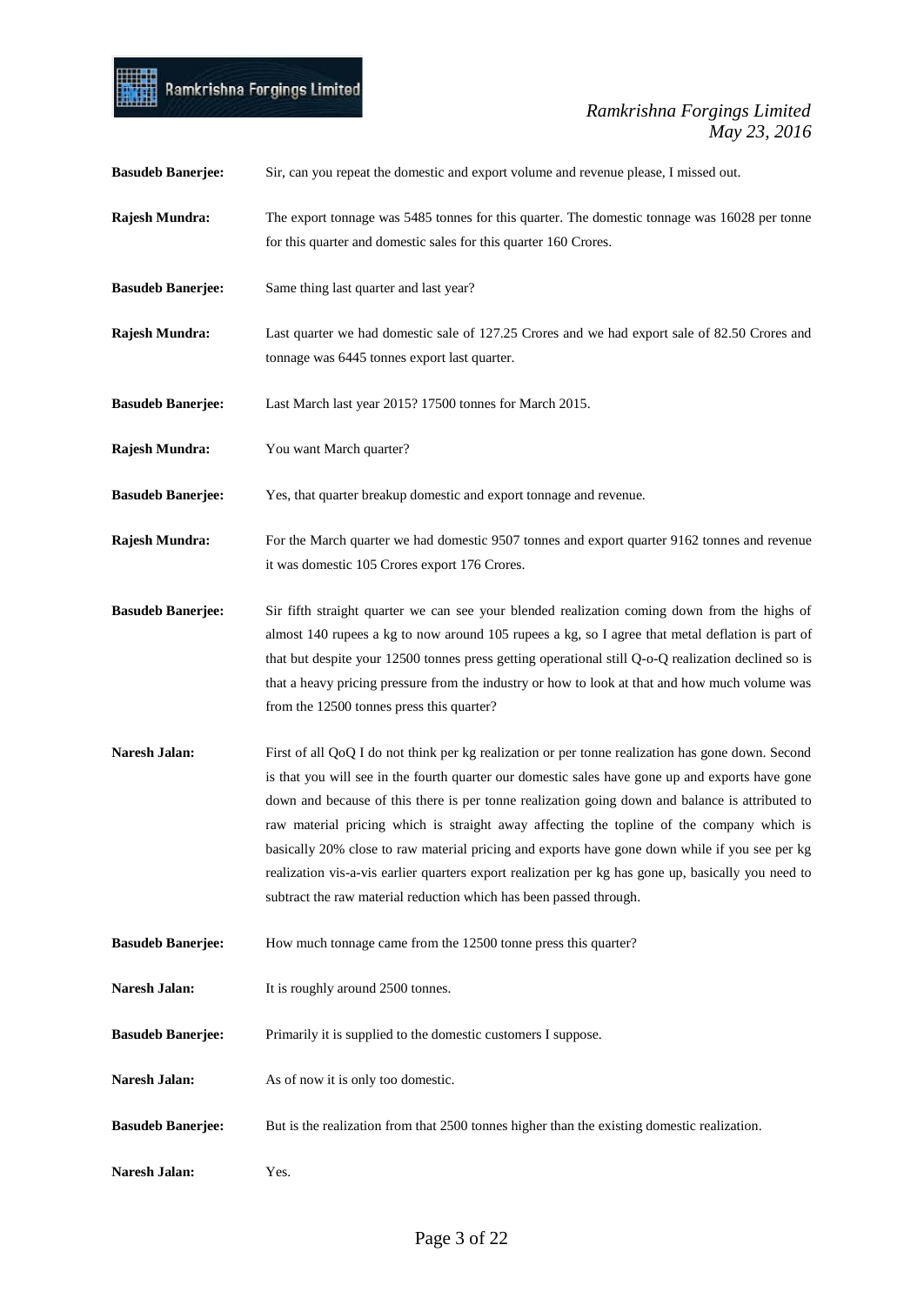

| <b>Basudeb Banerjee:</b> | That did not push up the realization mix.                                                                                                                                                                                         |
|--------------------------|-----------------------------------------------------------------------------------------------------------------------------------------------------------------------------------------------------------------------------------|
| Naresh Jalan:            | If you see 2500 tonnes is basically not a big chunk of the total outlay and as well as it is only<br>going to as soon as we occupy the capacity is going forward then only the per tonne realization<br>will significantly go up. |
| <b>Basudeb Banerjee:</b> | Sir your gross contribution margin is also down from 350 basis points sequentially.                                                                                                                                               |
| Naresh Jalan:            | Quarter-on-quarter I think gross margins has gone up.                                                                                                                                                                             |
| <b>Basudeb Banerjee:</b> | RM to sales is up almost 200 basis points.                                                                                                                                                                                        |
| Rajesh Mundra:           | Which quarter are you saying?                                                                                                                                                                                                     |
| <b>Basudeb Banerjee:</b> | December quarter.                                                                                                                                                                                                                 |
| Rajesh Mundra:           | We have to adjust for the value for the opening and closing stock and if you are adjusting for the<br>same it has reduced from 44.62% to 42.8%.                                                                                   |
| <b>Basudeb Banerjee:</b> | Sir interest is up from 3 Crores sequentially.                                                                                                                                                                                    |
| <b>Naresh Jalan:</b>     | Interest I think all capitalization now is over and most of the assets are charged to the books, so<br>interest has gone up.                                                                                                      |
| <b>Basudeb Banerjee:</b> | So this interest level is going to sustain in the near term?                                                                                                                                                                      |
| Naresh Jalan:            | Yes.                                                                                                                                                                                                                              |
| <b>Basudeb Banerjee:</b> | What is your outlook on volume for fiscal 2017?                                                                                                                                                                                   |
| Naresh Jalan:            | In the last call we have been talking about 115000 tonnes of production this year and we stick to<br>the same volumes.                                                                                                            |
| <b>Basudeb Banerjee:</b> | That means 21500 tonnes run rate broadly 90000 still you see an upside of 20,000 tonnes over<br>and above that.                                                                                                                   |
| Naresh Jalan:            | 12500 tonnes I think vis-a-vis last year entire year operation this year we see that by second<br>quarter we will be reaching close to 60% of capacity utilization.                                                               |
| <b>Basudeb Banerjee:</b> | Like this 2500 tonnes from this press, which came this quarter that can be at max how much in a<br>quarter?                                                                                                                       |
| Naresh Jalan:            | It can be close to around 5000 tonnes; in a month it can be 5000 tonnes.                                                                                                                                                          |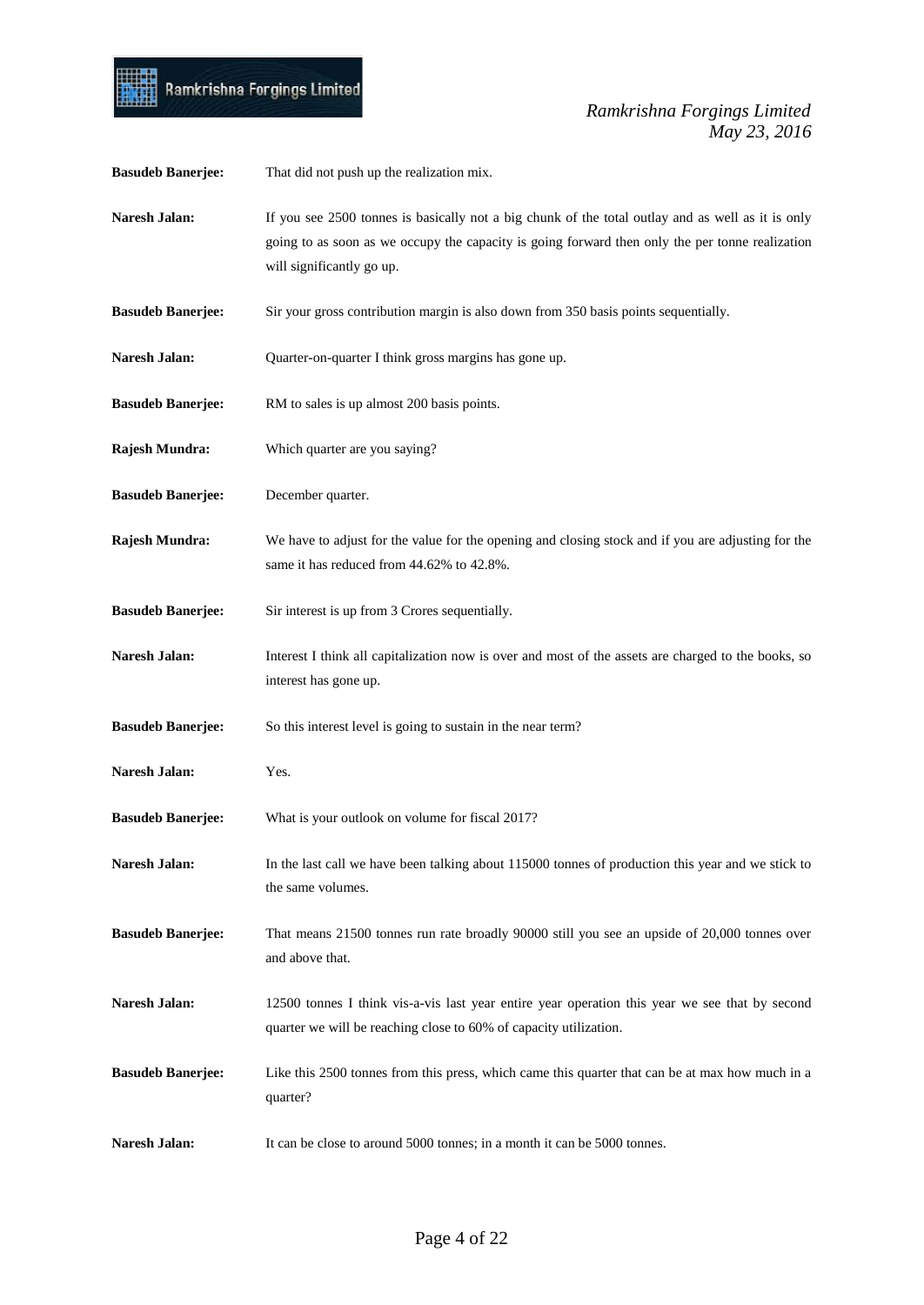

| <b>Basudeb Banerjee:</b> | So any green shoots of recovery in US markets as of now or still it is status quo and bad?                                                                                                                                                                                                                                                           |
|--------------------------|------------------------------------------------------------------------------------------------------------------------------------------------------------------------------------------------------------------------------------------------------------------------------------------------------------------------------------------------------|
| Naresh Jalan:            | We do not need green shoots. Our per vehicle component per se is increasing and our base is zero<br>in most of the components, so whatever we start on the scale of zero is going to be always on the<br>plus side for us.                                                                                                                           |
| <b>Basudeb Banerjee:</b> | But I think ( <i>inaudible</i> ) 10.19 revenue this fiscal would have been less than 300 Crores.                                                                                                                                                                                                                                                     |
| Naresh Jalan:            | I would not like to answer specific customer questions but our overall exports have gone down<br>exports that is mainly because of price reduction on account of raw material and minor quantity<br>adjustment due to inventories.                                                                                                                   |
| <b>Moderator:</b>        | The next question is from the line of Arjun Khanna from Kotak Mutual Fund, please go ahead.                                                                                                                                                                                                                                                          |
| Arjun Khanna:            | Sir when one looks at and you talked about your target in terms of volumes what are the key risks<br>of us not reaching those volumes because in terms of domestic market who would we be<br>displacing for the 12500 tonnes plus?                                                                                                                   |
| Naresh Jalan:            | We will not be able to tell you whom we will be displacing. Only thing what we are able to tell<br>you is we are adding customers, we are adding per vehicle components and more and more<br>acceptability in terms of customer portfolio on our components are increasing, that is basically<br>adding to the tonnage through the domestic volumes. |
| Arjun Khanna:            | In terms of our export market if you could just help us with which all markets have we grown in<br>because US is one of it but we are also talking of growing in Mexico, Spain, EU, if you could<br>talk on that also.                                                                                                                               |
| Naresh Jalan:            | We have grown in North America, the entire US and Mexico taken together. We have also<br>started in a large way in entire Europe, it is basically in Spain, it is basically going to Italy, is<br>going to other places in Europe. We have started some sales to Turkey and we have started some<br>sales to Australia.                              |
| Arjun Khanna:            | Of our exports what percentage would be North America and Mexico?                                                                                                                                                                                                                                                                                    |
| Naresh Jalan:            | Out of the entire exports of America will be close to 70%.                                                                                                                                                                                                                                                                                           |
| Arjun Khanna:            | Do we expect that to continue in the year ahead?                                                                                                                                                                                                                                                                                                     |
| Naresh Jalan:            | Yes.                                                                                                                                                                                                                                                                                                                                                 |
| Arjun Khanna:            | In terms of growth in EBITDA while we understand that topline will get impacted by the<br>realization of the raw material do we have a guidance of EBITDA for FY 2017 and 2018?                                                                                                                                                                      |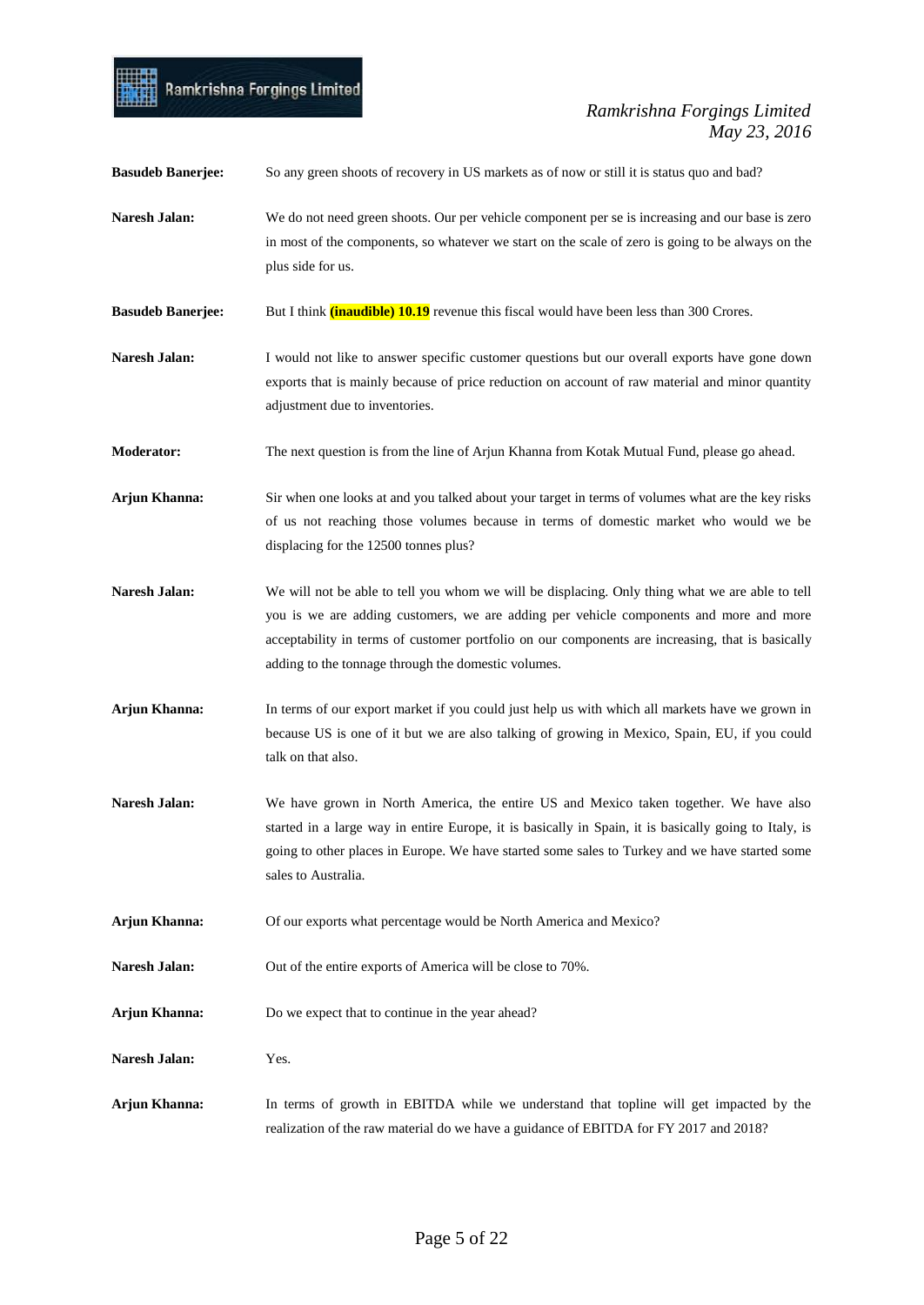- Naresh Jalan: I would not like to give any forward looking statement on the EBITDA but I can only tell you that we will be sticking to our tonnage goal of 115000 tonnes of manufacturing. If raw material stays constant you can always get the topline and if we are able to achieve that we will be, because of the operational leverage all the cost right now factored in the balance sheet are at its peak so equally we will be getting that operational advantage also. **Arjun Khanna:** We saw a balance sheet inventory and receivables being slightly lower, was that a result of our exports being lower at this point of time? **Naresh Jalan:** Yes somewhat. **Arjun Khanna:** We would leave the incremental capital as our exports comeback at some point of time. **Naresh Jalan:** I think our debt in terms of capital at peak and I do not think we will be requiring any additional capital in terms of servicing our debts or receivables.
- **Arjun Khanna:** In terms of capex what capex maintenance and otherwise would we have for FY 2017 and FY 2018?
- **Rajesh Mundra:** We have a normal maintenance capex of 30-35 Crores this financial year.
- Arjun Khanna: Any balancing equipment or machining equipment?
- **Rajesh Mundra:** Normally capex would more or less entail the balancing as well as the machining requirements. I do not think we should have more capex than that.
- **Arjun Khanna:** 35 Crores would be the complete amount of the year?
- **Rajesh Mundra:** Yes, that is what we need as of now.
- **Arjun Khanna:** Similar for FY 2018?
- Naresh Jalan: It is quite early to tell you anything because as of now servicing FY 2017 and we do not know additional what capex can come in terms of maintenance or equipment next year, it is quite early to tell you right now.
- **Moderator:** The next question is from the line of Abhijeet Dey from BNP Paribas, please go ahead.
- **Abhijeet Dey:** Sir for the entire FY 2016 can you give us the breakup between domestic and export volume?
- **Rajesh Mundra:** The domestic volumes were round about 48200 tonnes and export was 28690 tonnes.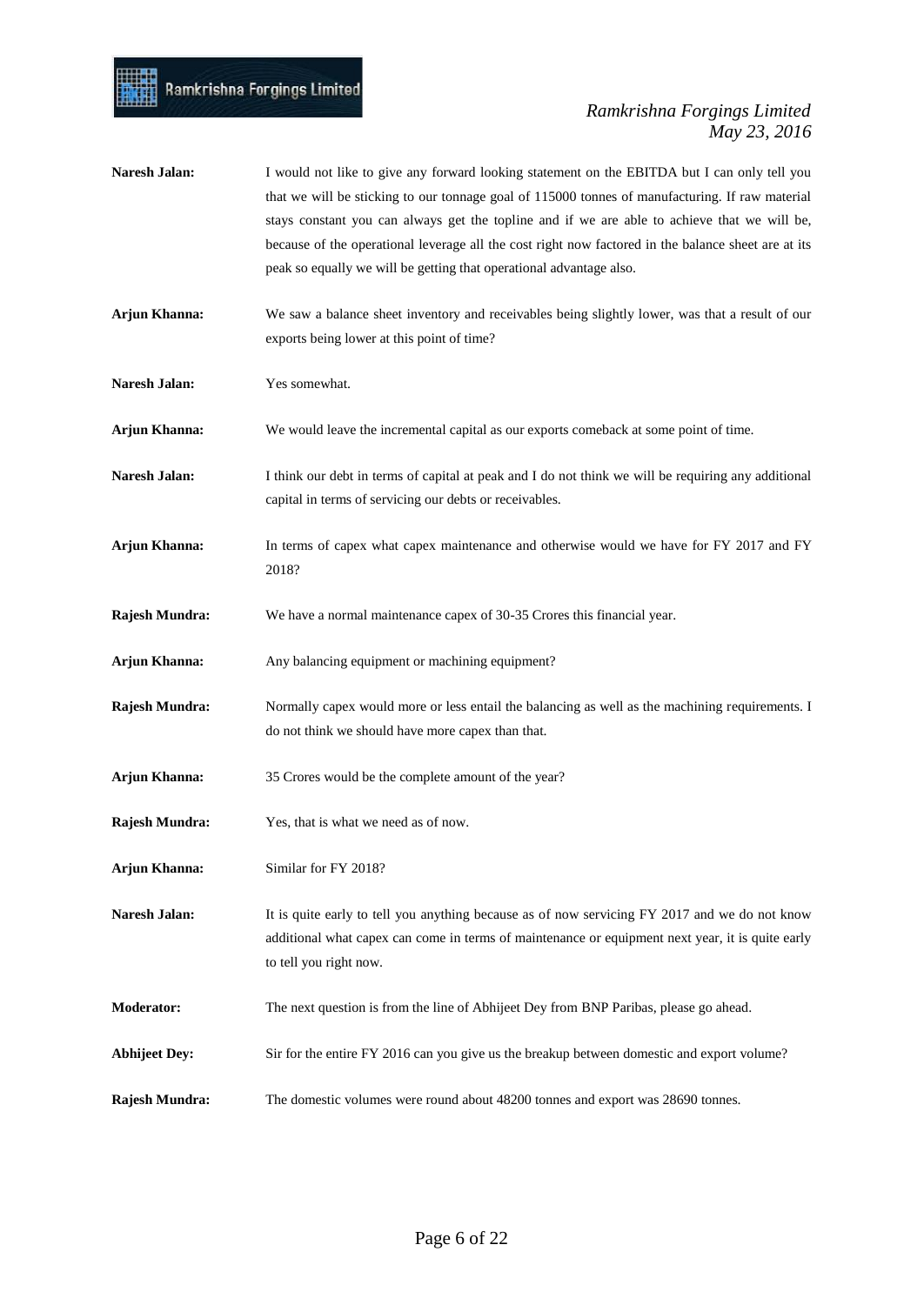- Abhijeet Dey: So, it is almost 77000 tonnes as you mentioned. Sir my next question, how far have you progressed in terms of receiving approvals from export clients for your two new pressers, 6300 and 12500?
- **Naresh Jalan:** 6300 we have received some approvals already from the OEM but for the bigger press we are yet to receive any approvals. We are expecting approvals in the same quarter first month, in the month of July or August.
- Abhijeet Dey: How soon can you, once you get the approval what is the time lag in terms of how soon can you start supplying?
- **Naresh Jalan:** It is approximately six weeks to eight weeks time we can start supplying.
- **Abhijeet Dey:** In terms of debt, obviously it is peak debt what we see currently in the balance sheet around 850 Crores, do you see that coming down in FY 2017 to some extent?
- Naresh Jalan: Basically the debt is going to come down. We have a repayment schedule of close to around 35-40 Crores every year right now and that is the debt which is going to come down.
- Abhijeet Dey: Any thoughts on investing in machining facilities going forward not in FY 2017 but later on?
- Naresh Jalan: We have already invested in machining facility for the facility right now we have, additional machining facility as and soon we start getting customer approvals and fill up the present available capacity and then we will look at investing in any further capacities beyond that.
- **Moderator:** The next question is from the line of Vaibhav Bid from Motilal Oswal Securities, please go ahead.
- **Vaibhav Bid:** Sir could you just give me the tonnage volume for March quarter last year?
- **Rajesh Mundra:** March quarter we had a domestic tonnage of 9507 tonnes and export of 9162, total tonnage was 18670 tonnes.
- **Vaibhav Bid:** Sir this quarter could you repeat?
- **Rajesh Mundra:** This quarter we had a domestic tonnage of 16028 and export of 5485, so the total tonnage was 21513.
- **Vaibhav Bid:** Sir in terms of repayment you have 300 Crores repayment every year right sir, debt?
- Naresh Jalan: No, 30-40 Crores every year.
- **Vaibhav Bid:** Sir on the realization front any guidance that you would expect for the next year?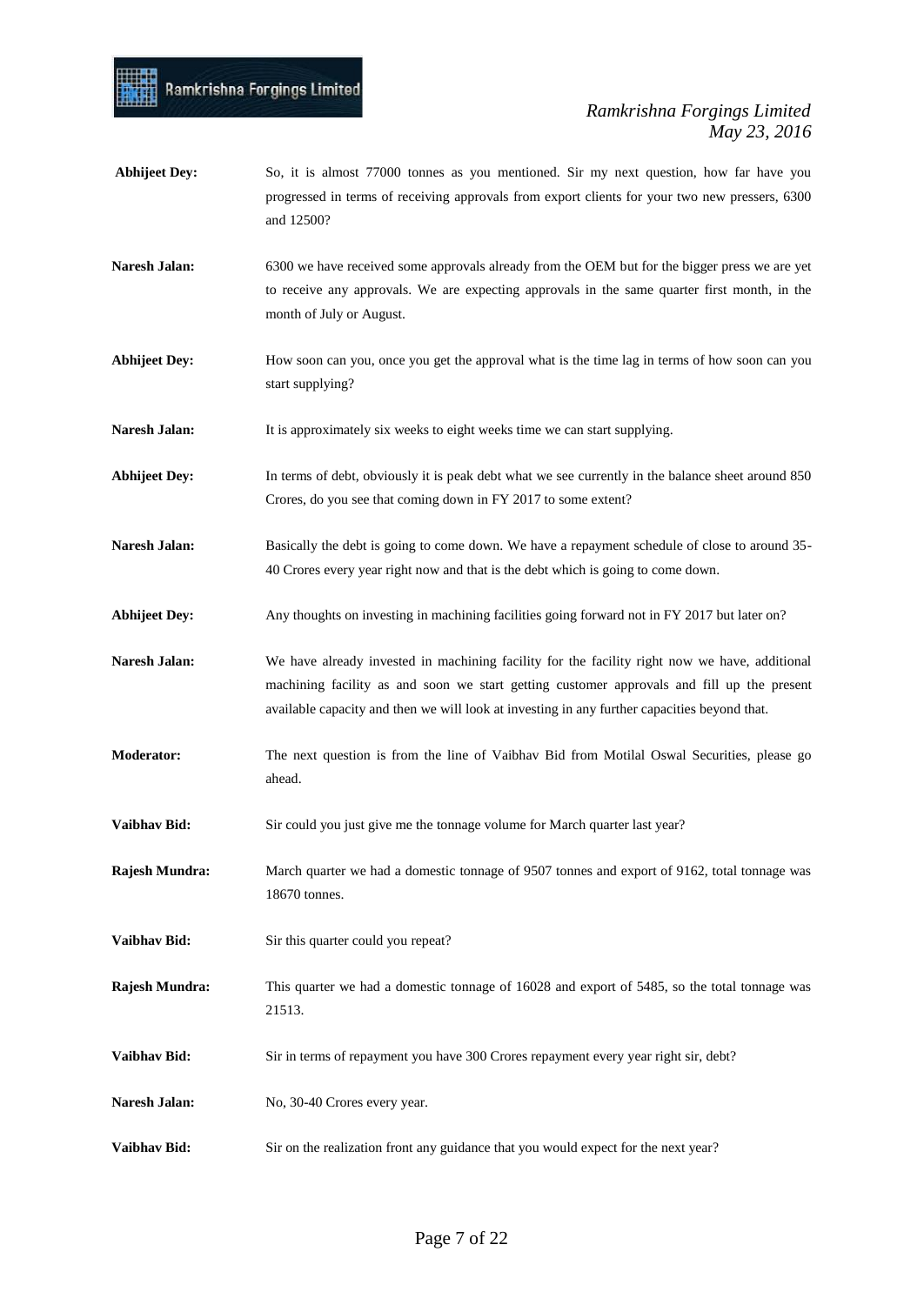## Ramkrishna Forgings Limited

mil

| Naresh Jalan:     | Our export and domestic premix is going to be close to 65:35 and I think with the current raw<br>material pricing our average realization is going to be what is right now in our balance sheet.                                                                                                                                                                                                                                                                                                                                           |
|-------------------|--------------------------------------------------------------------------------------------------------------------------------------------------------------------------------------------------------------------------------------------------------------------------------------------------------------------------------------------------------------------------------------------------------------------------------------------------------------------------------------------------------------------------------------------|
| Vaibhav Bid:      | So it could be a percent or two up or down right?                                                                                                                                                                                                                                                                                                                                                                                                                                                                                          |
| Naresh Jalan:     | I don't think raw material from here is going to go down, what we are seeing that raw material is<br>either as is where it is or it will go slightly on the upper side only.                                                                                                                                                                                                                                                                                                                                                               |
| Vaibhav Bid:      | Sir on the order book do we have any current order book in hand for the next quarter?                                                                                                                                                                                                                                                                                                                                                                                                                                                      |
| Naresh Jalan:     | Our entire order book is through with the current volumes.                                                                                                                                                                                                                                                                                                                                                                                                                                                                                 |
| Vaibhav Bid:      | So the 115000 tonnes that you are guiding is almost in hand, that is why you are saying right.                                                                                                                                                                                                                                                                                                                                                                                                                                             |
| Naresh Jalan:     | Yes.                                                                                                                                                                                                                                                                                                                                                                                                                                                                                                                                       |
| <b>Moderator:</b> | The next question is from the line of Priyaranjan from Systematix, please go ahead.                                                                                                                                                                                                                                                                                                                                                                                                                                                        |
| Priyaranjan:      | Sir regarding the new programs can you throw some light on the new programs in domestic and<br>as well as export market?                                                                                                                                                                                                                                                                                                                                                                                                                   |
| Naresh Jalan:     | As of now, for all the OEMs across India manufacturing commercial vehicles already for most of<br>them we have supplied samples or in the process of final submitting samples for somewhat both<br>the bigger presses. In export we have right now only submitted samples to one of them and<br>couple of them are going to be sent in next two months time, so I think we are expecting<br>domestic approvals most of them to be through by July and export two major of our clients'<br>approvals are going to be through by August end. |
| Priyaranjan:      | In exports do we see that there will be a significant change in mix like US will be much lower<br>than what it is now from 70%.                                                                                                                                                                                                                                                                                                                                                                                                            |
| Naresh Jalan:     | I think it will remain the same and for us we are trying to increase component per vehicle, so I<br>don't think any slow down as such we are not seeing any major slow down in the US market and<br>we will not be seeing any slow down, for us it will basically increase in component base per<br>vehicle, so we will not face that kind of headwinds anymore.                                                                                                                                                                           |
| Priyaranjan:      | In terms of components can you throw some light on new components we are talking about?                                                                                                                                                                                                                                                                                                                                                                                                                                                    |
| Naresh Jalan:     | Basically they are all parts of front and rear axle for commercial vehicle.                                                                                                                                                                                                                                                                                                                                                                                                                                                                |
| Priyaranjan:      | Parts of rear axle and fully built front axle or parts?                                                                                                                                                                                                                                                                                                                                                                                                                                                                                    |
| Naresh Jalan:     | Parts only.                                                                                                                                                                                                                                                                                                                                                                                                                                                                                                                                |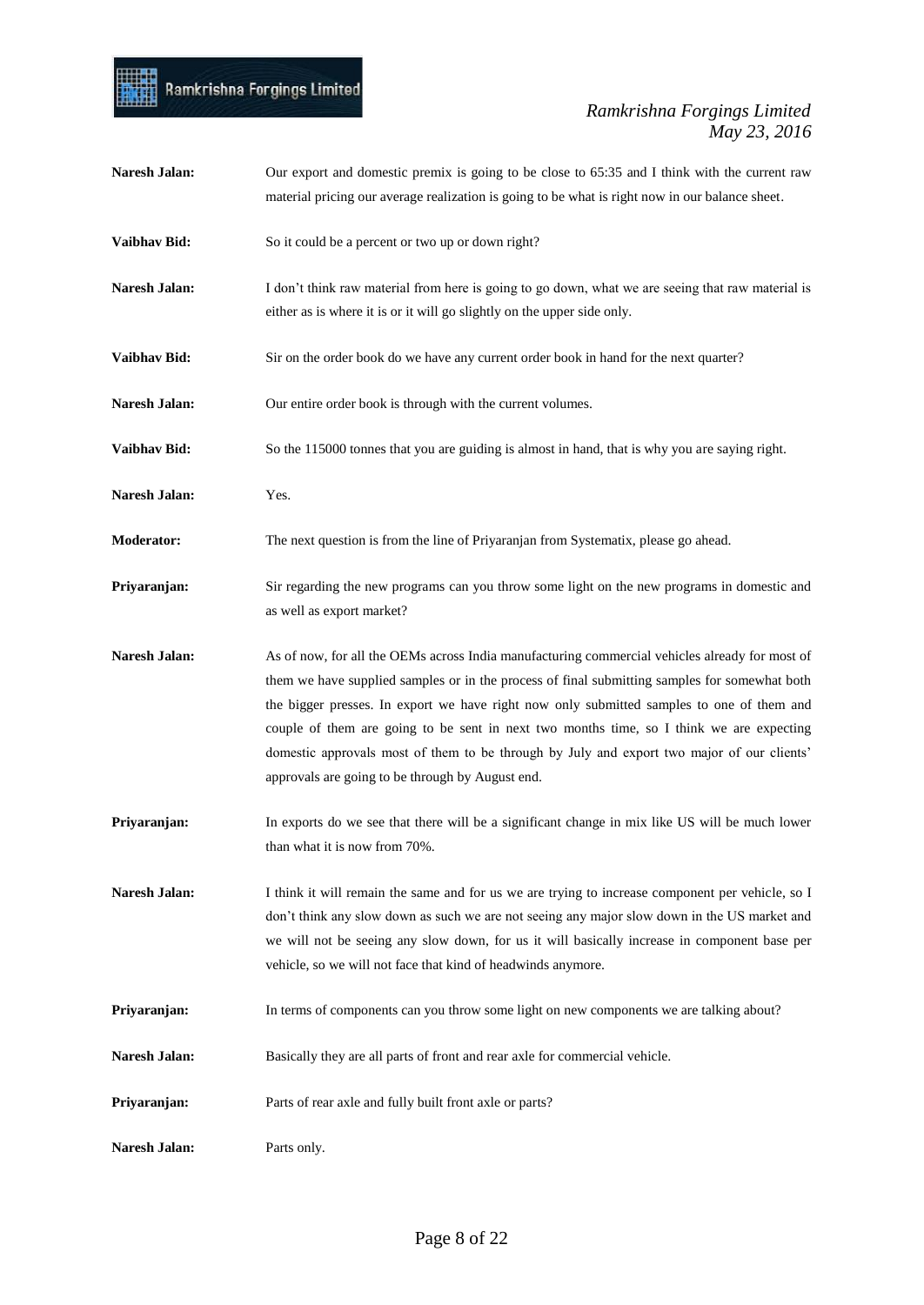

| Priyaranjan:          | In domestic market, we had talked about component increasing in domestic market as well.                                                                                                                                                                                  |
|-----------------------|---------------------------------------------------------------------------------------------------------------------------------------------------------------------------------------------------------------------------------------------------------------------------|
| Naresh Jalan:         | We are getting in to engine parts also now, engine parts as well as we are already there in the rear<br>axle, we have already started most of the CV manufacturers of front axle parts and engine parts<br>which we are adding up to the basket.                          |
| Priyaranjan:          | In terms of direct and indirect exposure like supplying through tier 2 and supplying directly to the<br>OEMs.                                                                                                                                                             |
| Naresh Jalan:         | I think right now what we are talking about in the domestic market is directly to the OEMs and in<br>exports we are talking to tier 1 because we do not assemble axles, we are actually talking to tier 1<br>axle manufacturers who are ultimately supplying to the OEMs. |
| Priyaranjan:          | Is it not very inefficient if we are not supplying the fully built part for export?                                                                                                                                                                                       |
| Naresh Jalan:         | I think supplying fully built axles is a different category of business which we are not in to.                                                                                                                                                                           |
| Priyaranjan:          | I understand about the rear axle but front axle we can?                                                                                                                                                                                                                   |
| Naresh Jalan:         | Front axle also is absolutely a different category of business fully assembled front axle.                                                                                                                                                                                |
| <b>Moderator:</b>     | The next question is from the line of Pranoy Kurian from Centrum Broking.                                                                                                                                                                                                 |
| <b>Pranoy Kurian:</b> | I just wanted to ask you the capacity utilization of the quarter?                                                                                                                                                                                                         |
| Rajesh Mundra:        | The capacity utilization of domestic was round about 95-96% in the forging division and in the<br>press it was more than 100% and ringrolling round about 25%.                                                                                                            |
| <b>Pranoy Kurian:</b> | Right now your total output is around 115000 right already?                                                                                                                                                                                                               |
| Rajesh Mundra:        | The total capacity is 150000 tonnes.                                                                                                                                                                                                                                      |
| <b>Pranoy Kurian:</b> | Can you give us the split of domestic revenue for the year behind auto, rail, mining, others you<br>normally give that annually?                                                                                                                                          |
| Rajesh Mundra:        | Railways was 8% for the entire financial year, and mining and other accessories would further<br>constitute round around 3%.                                                                                                                                              |
| <b>Pranoy Kurian:</b> | This is as a share of total revenue or share of domestic?                                                                                                                                                                                                                 |
| Rajesh Mundra:        | Total revenue and exports was round about 46 to 47% and balance was auto.                                                                                                                                                                                                 |
| <b>Pranoy Kurian:</b> | What would be the depreciation guidance for FY 2017?                                                                                                                                                                                                                      |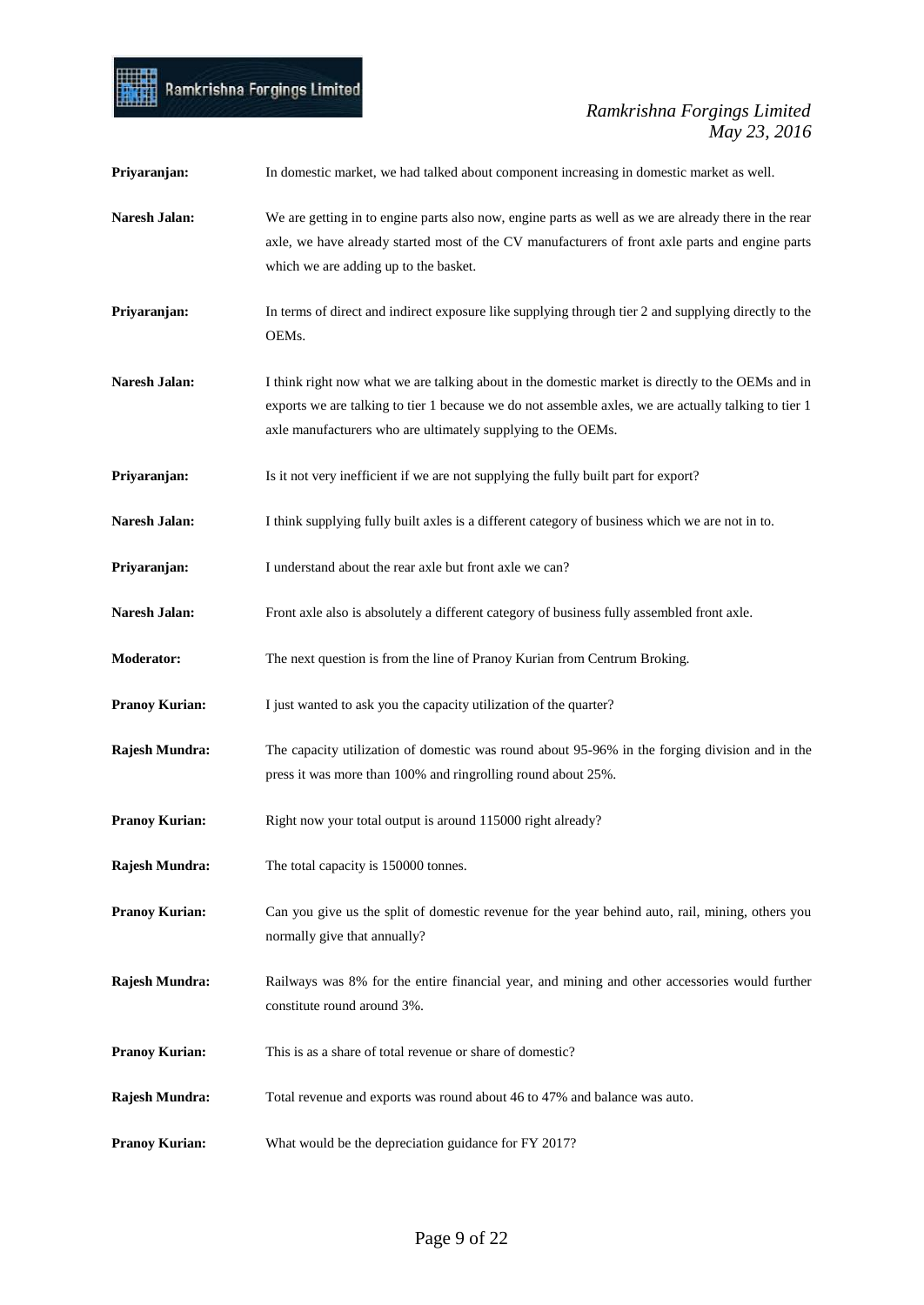

| Rajesh Mundra:        | Depreciation guidance for FY 2017 would be in the range of 60 to 65 Crores.                                                                                                                                                                                              |
|-----------------------|--------------------------------------------------------------------------------------------------------------------------------------------------------------------------------------------------------------------------------------------------------------------------|
| <b>Pranoy Kurian:</b> | Any idea on the tax rates, I just wanted to get a sense since it has moved around quite a bit?                                                                                                                                                                           |
| Rajesh Mundra:        | Basically we will be in MAT also. We will be paying in MAT this financial year also.                                                                                                                                                                                     |
| <b>Pranoy Kurian:</b> | In 2018 it would probably reverse?                                                                                                                                                                                                                                       |
| Rajesh Mundra:        | No in 2018 also we will be in MAT.                                                                                                                                                                                                                                       |
| <b>Moderator:</b>     | The next question is from the line of Vaibhav Bid from Motilal Oswal Securities, please go<br>ahead.                                                                                                                                                                     |
| Vaibhav Bid:          | Sir, in this quarter the domestic tonnage growth that we had could you specify in terms of which<br>segment grew?                                                                                                                                                        |
| <b>Naresh Jalan:</b>  | Our front axle business was a new addition in to this, so that was entire new addition so that grew<br>as well as our transmission gear segments also grew.                                                                                                              |
| Vaibhav Bid:          | Could you throw light on the customers or you would not?                                                                                                                                                                                                                 |
| <b>Naresh Jalan:</b>  | We will not speak on a particular customer. I think our entire domestic sales depend on only<br>three big commercial manufacturers in India that is Tata Motors, Ashok Leyland and Volvo<br>Eicher.                                                                      |
| Vaibhav Bid:          | So this would be a mix of orders from all.                                                                                                                                                                                                                               |
| Naresh Jalan:         | Yes.                                                                                                                                                                                                                                                                     |
| <b>Vaibhav Bid:</b>   | Sir interest cost can we take it as 15 Crores a quarter run rate?                                                                                                                                                                                                        |
| Naresh Jalan:         | Yes.                                                                                                                                                                                                                                                                     |
| <b>Moderator:</b>     | The next question is from the line of Priti RS from UTI Mutual Fund, please go ahead.                                                                                                                                                                                    |
| Priti RS:             | Sir on the exports tonnage front, if we see the last quarter we had tonnage of around 9200 which<br>has come down to 5500 but you did mention that you are not seeing any kind of slow down per<br>se because your content is increasing, so how to reconcile this part? |
| Rajesh Mundra:        | What Mr. Naresh Jalan just said is that he is not seeing a slow down going forward. He has not<br>said this was not there last year because that is apparent from the figures, what he was saying is<br>that he is not seeing any slow down going forward.               |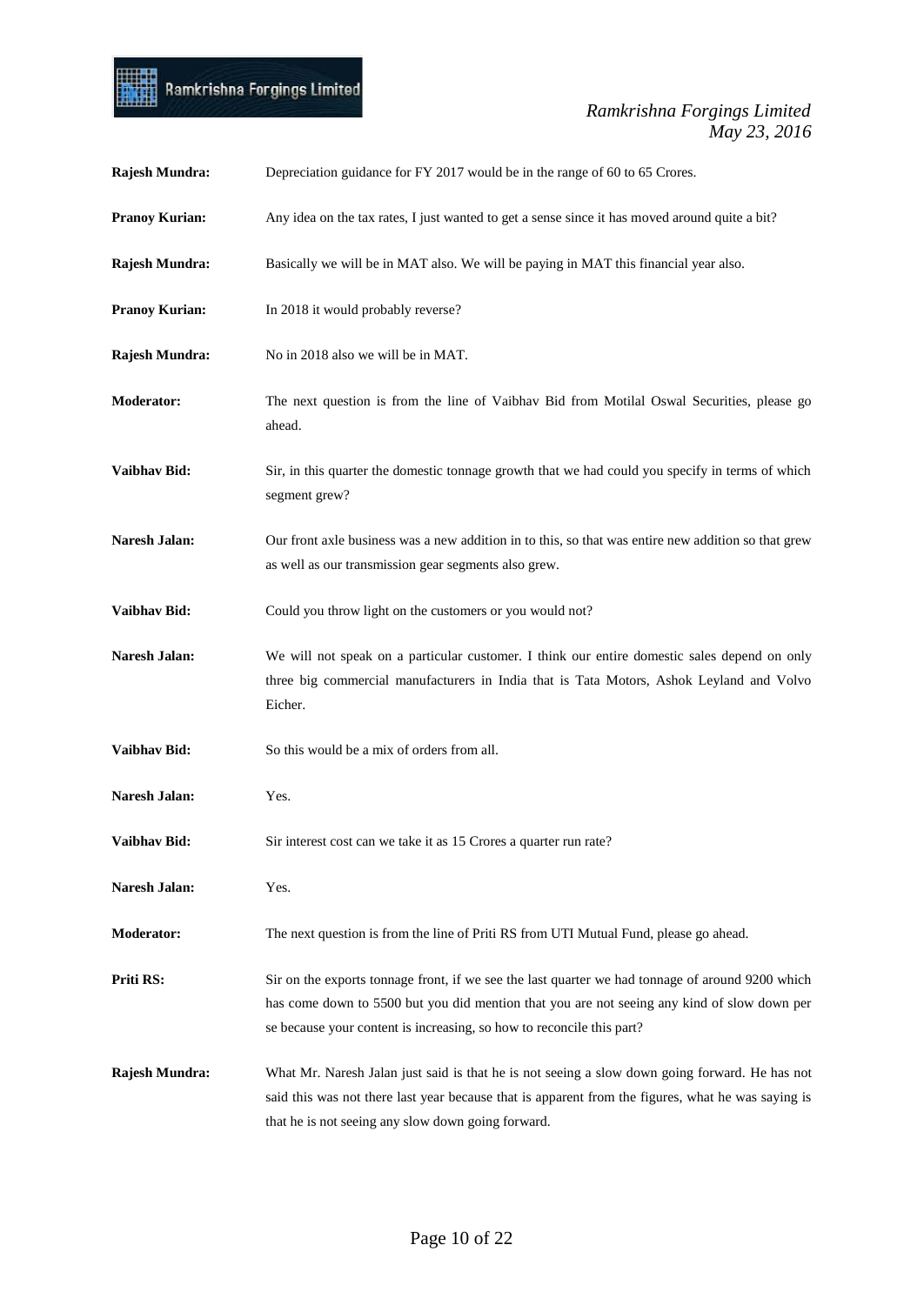| Priti RS:          | Sir, this reduction in tonnage supply in terms of exports that is completely explained by the class<br>A truck slow down or what do you attribute that to?                                                                                                                                                                                                                                                                                                                                                                                                                        |
|--------------------|-----------------------------------------------------------------------------------------------------------------------------------------------------------------------------------------------------------------------------------------------------------------------------------------------------------------------------------------------------------------------------------------------------------------------------------------------------------------------------------------------------------------------------------------------------------------------------------|
| Naresh Jalan:      | If you see the last quarter which you are comparing that was one of the historic peak in the class<br>A peak which US market also never emphasized, so if you see last five years average in the last<br>time also in the last call I said vis-a-vis average sales you will not see any dip going forward and<br>our incremental sales are going to come from content which is going to increase going forward.                                                                                                                                                                   |
| Priti RS:          | But our supply will be more or less to the US Class 8 trucks?                                                                                                                                                                                                                                                                                                                                                                                                                                                                                                                     |
| Naresh Jalan:      | US Class 8 trucks we are going to supply to Europe also in a big way.                                                                                                                                                                                                                                                                                                                                                                                                                                                                                                             |
| Priti RS:          | Up to 70% share of the exports which are to North America?                                                                                                                                                                                                                                                                                                                                                                                                                                                                                                                        |
| Naresh Jalan:      | It is not only to Class A trucks. It is beginning to Class V trucks also and NLCV also.                                                                                                                                                                                                                                                                                                                                                                                                                                                                                           |
| <b>Moderator:</b>  | Thank you. The next question is from the line of Viral Shah from Enam Holdings. Please go<br>ahead.                                                                                                                                                                                                                                                                                                                                                                                                                                                                               |
| <b>Viral Shah:</b> | Thanks for the opportunity Sir. Sir, probably I missed out on what you said earlier, just wanted to<br>know how are the samples which have been given from the new presses getting approved and<br>what stages of approval are they in the domestic as well as the export markets?                                                                                                                                                                                                                                                                                                |
| Naresh Jalan:      | Viral in domestic market, we have got up till now whatever samples we had submitted they have<br>been already through the rig and we have already in some of the parts, we have started supplies<br>and some of the parts we are going to get starting supplies from the next month onwards. In<br>domestic more samples have been submitted which are basically on the rig right now, which we<br>expect the approvals to be there in by June mid or June end. In the export front, right now<br>samples are still on the rig and we expect the approvals by July end or August. |
| <b>Viral Shah:</b> | Sir, how should we expect the ramp up schedule to be once you get the approvals?                                                                                                                                                                                                                                                                                                                                                                                                                                                                                                  |
| Naresh Jalan:      | I think it is going to be six weeks to eight weeks time when we start ramping up supplies after we<br>get the approval because after we get the approvals then only the raw material purchase from the<br>initial stage we need to start, and we need to plan for the bulk production accordingly machines<br>and other things needs allocation.                                                                                                                                                                                                                                  |
| <b>Viral Shah:</b> | Sir, my second question was how is the new customer acquisition especially in Europe and other<br>geographies happening?                                                                                                                                                                                                                                                                                                                                                                                                                                                          |
| Naresh Jalan:      | I think it is better than anticipated by us. We have been received with open hand from all the<br>customers across wherever we have, but yes obviously it takes time because Europe is far more<br>pessimistic and coming out of a downturn right now their capex plans of in terms of spending on<br>the testing and other things, they are far more pessimistic so they are looking at real savings in                                                                                                                                                                          |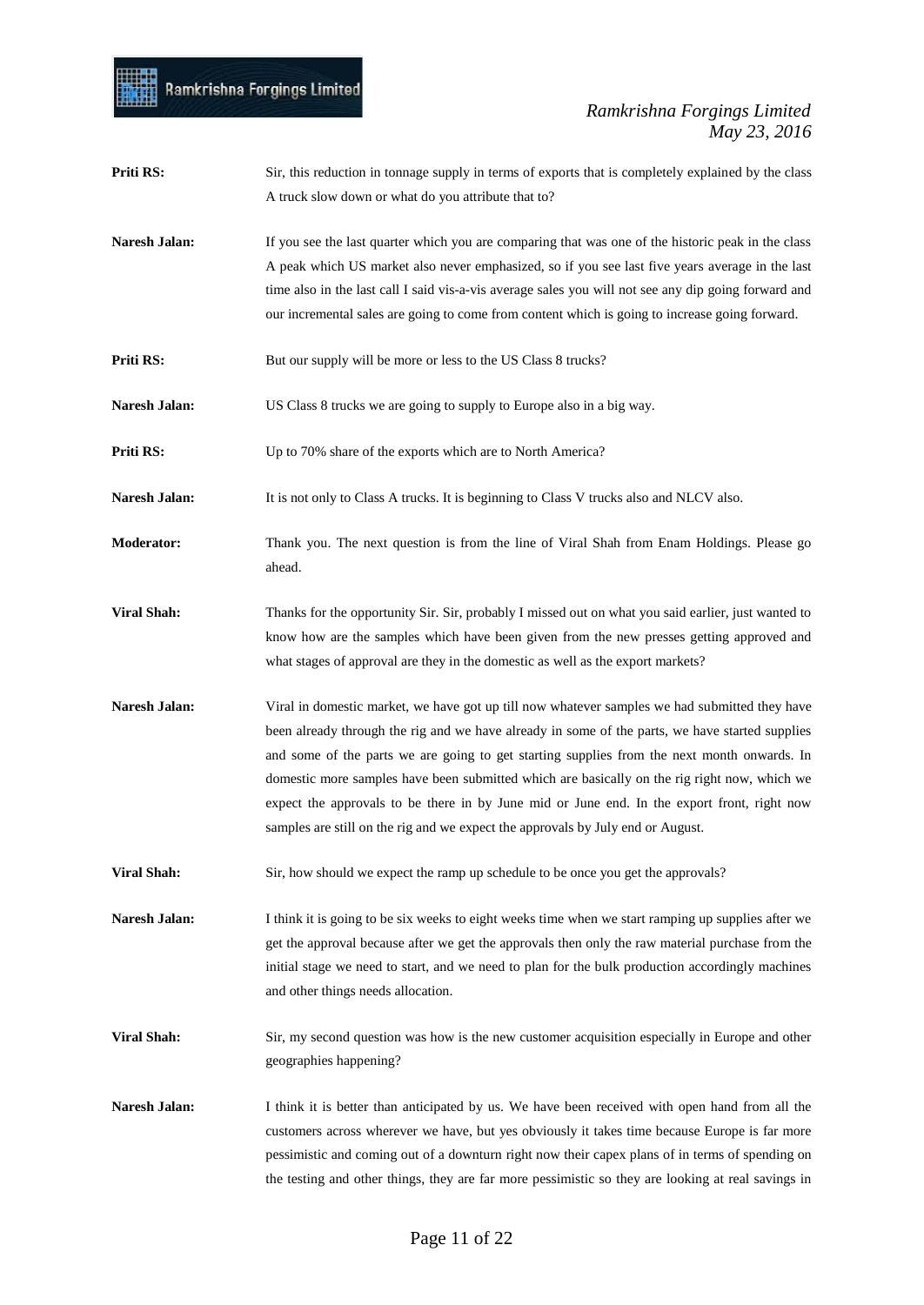

terms of their own buying pricing as well as they are looking at sources very, very closely before changing on to the new supplier base.

- **Viral Shah:** Sir, just one last question from my side, if I am not mistaken your guidance of 115000 tonnes for the year is based on assumption that the US Class 8 will be close to 260000 for the year?
- Naresh Jalan: I think between 240000 to 250000.

**Viral Shah:** So anything less than or above that there could be a variance in our guidance?

- Naresh Jalan: No, I do not think because the contents the way it is right now moving, I do not think 115000 will be very difficult for us. It is a challenging term, but it is not difficult at all.
- **Moderator:** Thank you. The next question is from the line of Pritesh Chedha from Lucky Investment. Please go ahead.
- **Pritesh Chedha:** Sir this 115000 tonnes what does it hinge on?
- **Naresh Jalan:** Pritesh, I am not able to understand your question.
- **Pritesh Chedha:** I said the delivery of 115000 tonnes what are the key moniterables or what it should be dependent on?
- Naresh Jalan: It is dependent on the economy right now with what is India right now commercial vehicles where it is right now it should continue to be robust as such and our approvals of customers coming as anticipated right now or as we are getting right now should be coming through.
- **Pritesh Chedha:** Is there any dealer or a domestic approvals side because my guess is the domestic approvals was supposed to be there in place by Q4 so do you see any downside risk to this?
- **Naresh Jalan:** Right now, like I will repeat my answer which I have just given that already the samples which we had submitted we have got approvals and we have started supplies for that. Some samples which we have submitted a few weeks back, we are expecting approvals by June end or first week of July. Export samples we have submitted. They are still on the rig. We are expecting approvals by July end or August first week.
- **Pritesh Chedha:** Can you give the broad idea as to 115000 tonnes how much can be domestic and how much can be export in the assumption.
- Naresh Jalan: It will be close to around, it is an approximate figure, but whatever we have budgeted is close to around 60% to 65% domestic and 35% in exports.
- **Pritesh Chedha:** My last question is where do you have a better visibility? Do you have a better visibility on achieving a domestic number or you have a better visibility on achieving the export number?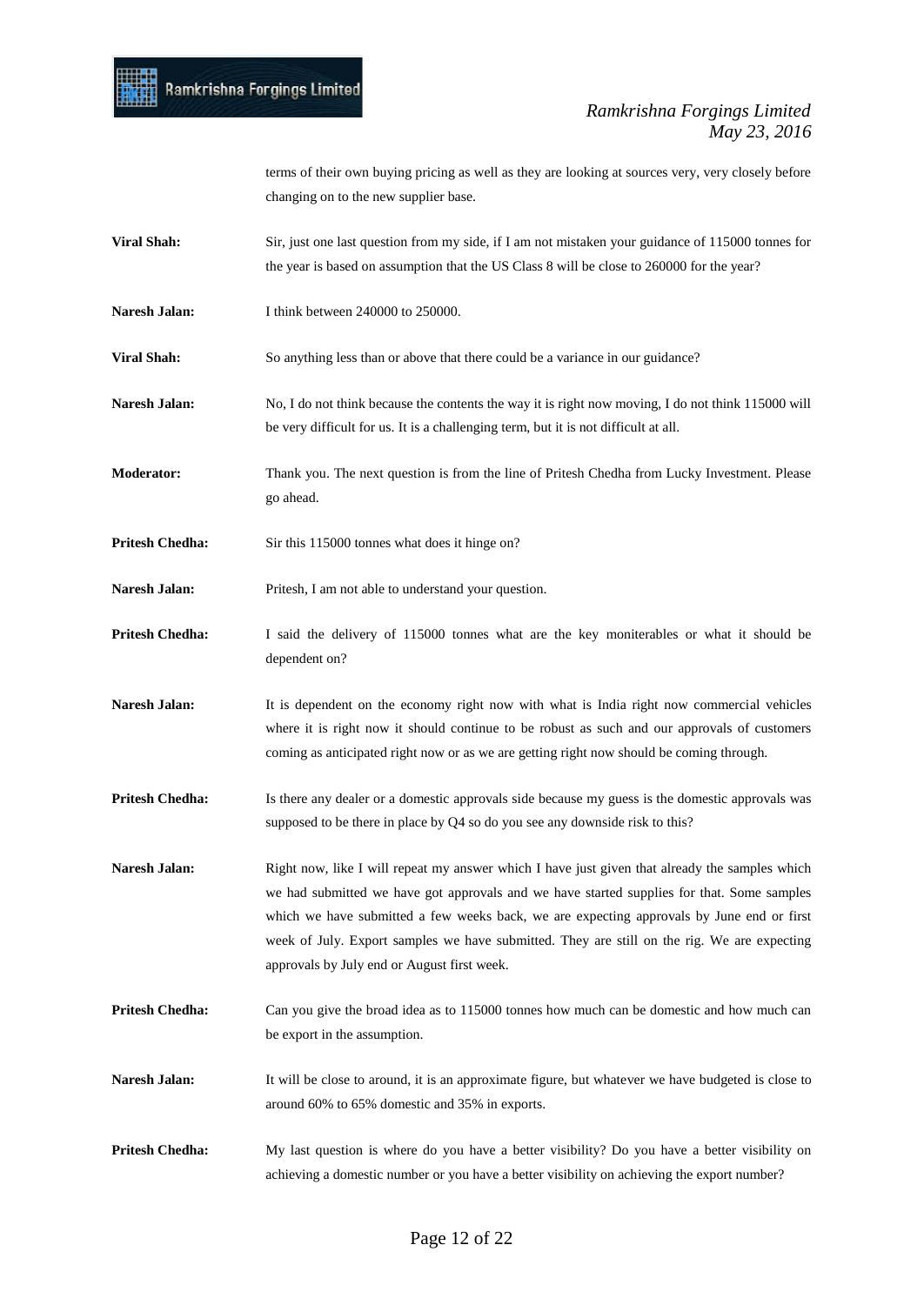- Naresh Jalan: We have a better visibility on both the things. I do not think in an exception in case our components do not pass the rigs and other things only then there can be a delay otherwise we do not foresee any delays.
- **Pritesh Chedha:** Lastly this realization and the steel price do we start seeing the material inflation coming in the realization number anytime soon?
- **Naresh Jalan:** I think like our raw material is absolutely pass on. In case raw material prices increase it will be passed on and we are going to get those increases from our customer. So in the realization for a rate of 60 days we do not get any further hit. It is a one time cost downwards or upwards. In case steel prices go up, I think my realization is going to improve rather than deteriorating from here.
- **Pritesh Chedha:** So that MIP which has been implemented and steel prices have started going up, we will see that?
- Naresh Jalan: MIP there has been no steel price change in alloy steel market. MIP has only been applied on construction and other steel, which is not affecting alloy steel as such and alloy steel there has been no increase or decrease vis-à-vis December quarter.
- **Moderator:** Thank you. The next question is from the line of Ashutosh Garud from Reliance Portfolio Management. Please go ahead.
- **Ashutosh Garud:** Sir actually there is some confusion, just wanted to clarify on the guidance of 115000 tonnage, you mentioned the slow down would not affect because our penetration levels are quite low, but you mentioned this particular quarter the volumes were low because of the slowdown? Am I correct in understanding or how is it?
- Naresh Jalan: We have never said that this quarter our realization will go up.
- **Ashutosh Garud:** Absolute volumes?

Ramkrishna Forgings Limited

- **Naresh Jalan:** Volumes in exports?
- **Ashutosh Garud:** In exports, yes.
- **Naresh Jalan:** Vis-à-vis the quarter which has been is compared last quarter 2015 vis-à-vis that yes. That was one of the historic peak in terms of export volumes and export requirements, vis-à-vis that there is a volume down. Only thing what has impacted our topline is majorly on account of raw material price reduction.
- **Rajesh Mundra:** With regards volumes, as we have earlier said also there was an inventory buildup that required liquidation. So that is what we gave you in the third quarter concall that liquidation process will continue in the fourth quarter and that has continued and we are catching up now our demand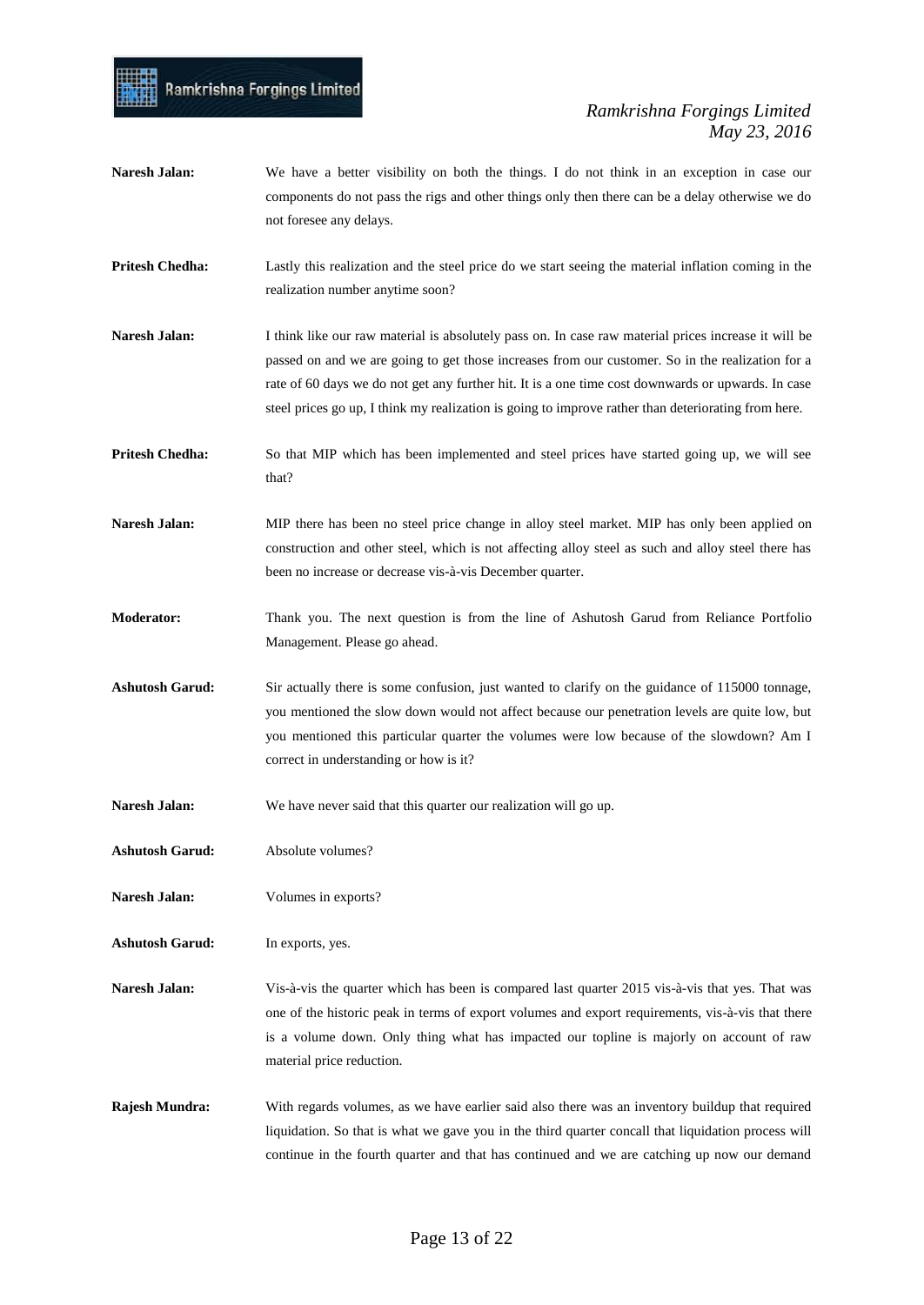

pull from our customer because the inventory which we had in their warehouse is getting depleted. So what he is saying is that going forward we will not have that problem.

- Ashutosh Garud: So, basically we are expecting some kind of a pickup?
- Naresh Jalan: We are expecting a pickup in demand in the export markets also.
- **Ashutosh Garud:** So let us say what was the volume we did in Q1 last year, Q1 FY2016?
- Naresh Jalan: Well that volumes I do not think we will be able to guide as of now.
- **Ashutosh Garud:** Sir, basically we are confident about 30 to 32000 of run rate per quarter going ahead?
- Naresh Jalan: It will be a gradual pickup. It will not be from first quarter itself we will not be able to see that run rate of 115000 tonnes. We will be able to see gradual pickup and significant pick up will happen in Q3 and Q4.
- **Moderator:** Thank you. The next question is from the line of HR Gala from Panav Advisors. Please go ahead.
- **HR Gala:** Just wanted to understand that when we say next year our volumes will be 115000 as against 77000 this year. Would it be reasonable to assume that given other things same we could have a revenue of around 1300-odd Crores next year?
- **Rajesh Mundra:** We actually do not want to give any numbers to that figure, because it all depends upon the raw material increase, decrease and the raw material, how the raw material is moving. So we will not like assign any particular number to that guidance as of now.
- **HR Gala:** That is fine. Another question is that we have spent around 700 Crores in last three four years as you had explained in one of the meetings how much total capacity have we added. What is our installed capacity now?
- **Rajesh Mundra:** We have with that capacity have added around 80000 tonnes. Total installed capacity is 150000.

**HR Gala:** 150. **Rajesh Mundra:** Yes.

- **HR Gala:** We are going to achieve 115000 production in next year?
- **Rajesh Mundra:** Yes.
- **HR Gala:** Sir when do you think the next bout of capacity expansion will we require?
- **Rajesh Mundra:** Only after FY2018.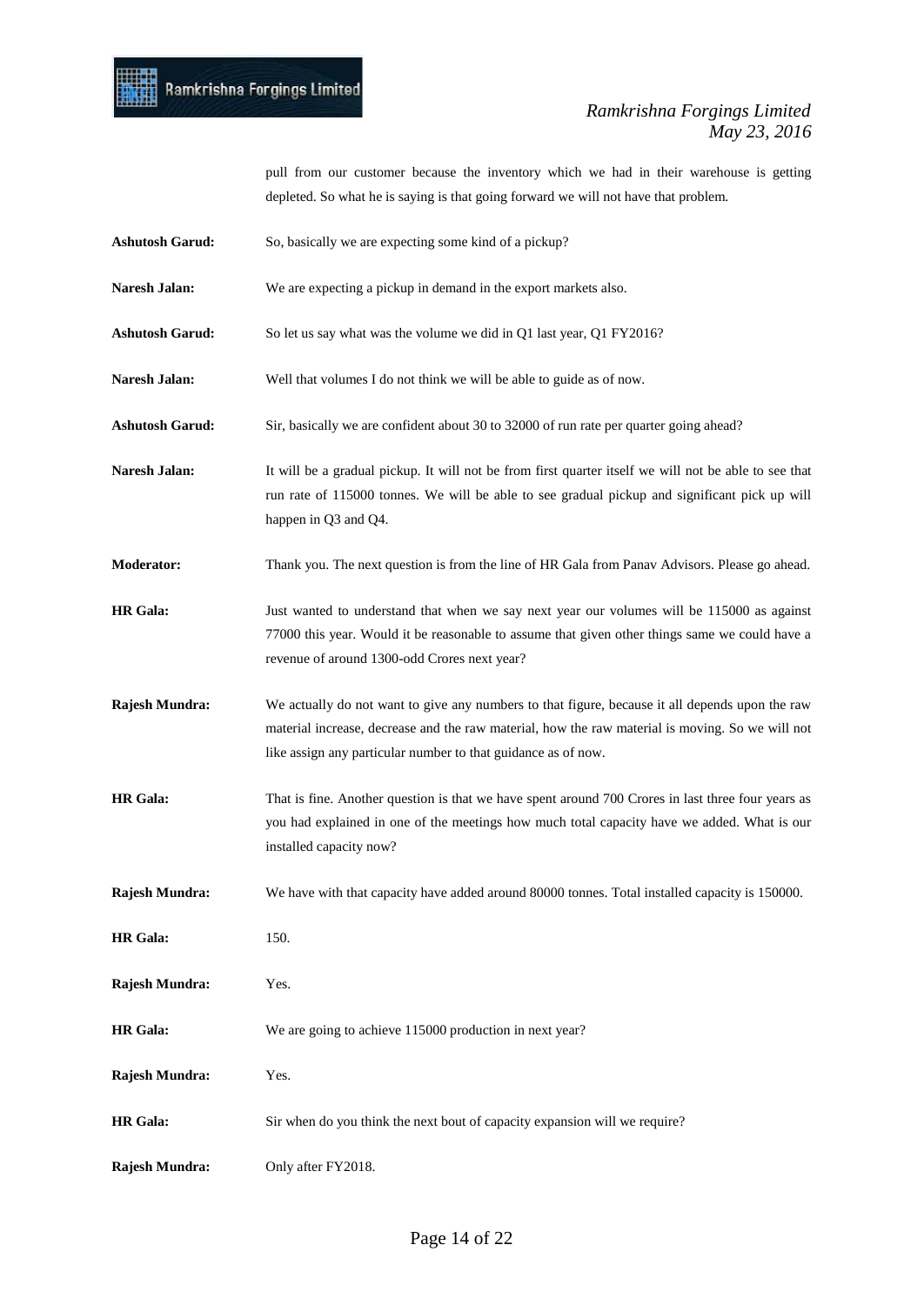

| <b>HR</b> Gala:     | Only after FY2018 and last question from my side. Our other operating income has reduced from                                                                                                                       |
|---------------------|---------------------------------------------------------------------------------------------------------------------------------------------------------------------------------------------------------------------|
|                     | 39 Crores to 29 Crores. So any particular reason?                                                                                                                                                                   |
| Rajesh Mundra:      | There is no any specific reason for that I would say as of now.                                                                                                                                                     |
| <b>HR</b> Gala:     | Any one-off item or something would have been there in FY2016?                                                                                                                                                      |
| Rajesh Mundra:      | Operating we do not have any one-off items.                                                                                                                                                                         |
| <b>HR</b> Gala:     | It does not have, so these are normal business line.                                                                                                                                                                |
| Rajesh Mundra:      | Yes.                                                                                                                                                                                                                |
| <b>Moderator:</b>   | Thank you. The next question is from the line of Navin Matta from HDFC Securities. Please go<br>ahead.                                                                                                              |
| <b>Navin Matta:</b> | Thank you for the opportunity. Sir, I just want to understand in this 115000 tonnes guidance how<br>much would be expected from the 125000 tonne plus?                                                              |
| Naresh Jalan:       | Basically when we are saying 150000 tonnes the propellor of the goods has to be from this<br>suppressed division and we are expecting a round about 50% to 60% utilisation.                                         |
| Navin Matta:        | Sir, how does the realization compare as compared to our existing product range on the 125000<br>tonnes?                                                                                                            |
| Naresh Jalan:       | I think 125000 tonnes obviously is going to because it is a large tonnage press so realization is<br>obviously going to be much better than the existing presses.                                                   |
| <b>Navin Matta:</b> | Given the 50% kind of volume increase we are looking at how should we think about margins<br>going forward into FY2017?                                                                                             |
| Naresh Jalan:       | We will not comment on the margin, but I can only tell you that it is going to be much better with<br>the operational leverage what we are going to get is going to be much better than what is in the<br>existing. |
| Rajesh Mundra:      | But it will be done gradually. Whatever ramp up as a ramp up of the press division will be<br>gradual. The margins will also improve gradually.                                                                     |
| Navin Matta:        | But currently the cost structure that we are seeing in Q4 is there any capitalization in that and<br>how should be expected that to flow through going forward?                                                     |
| Rajesh Mundra:      | The capitalization already has been done in $Q3$ so the cost of capitalization is not there in $Q4$<br>now.                                                                                                         |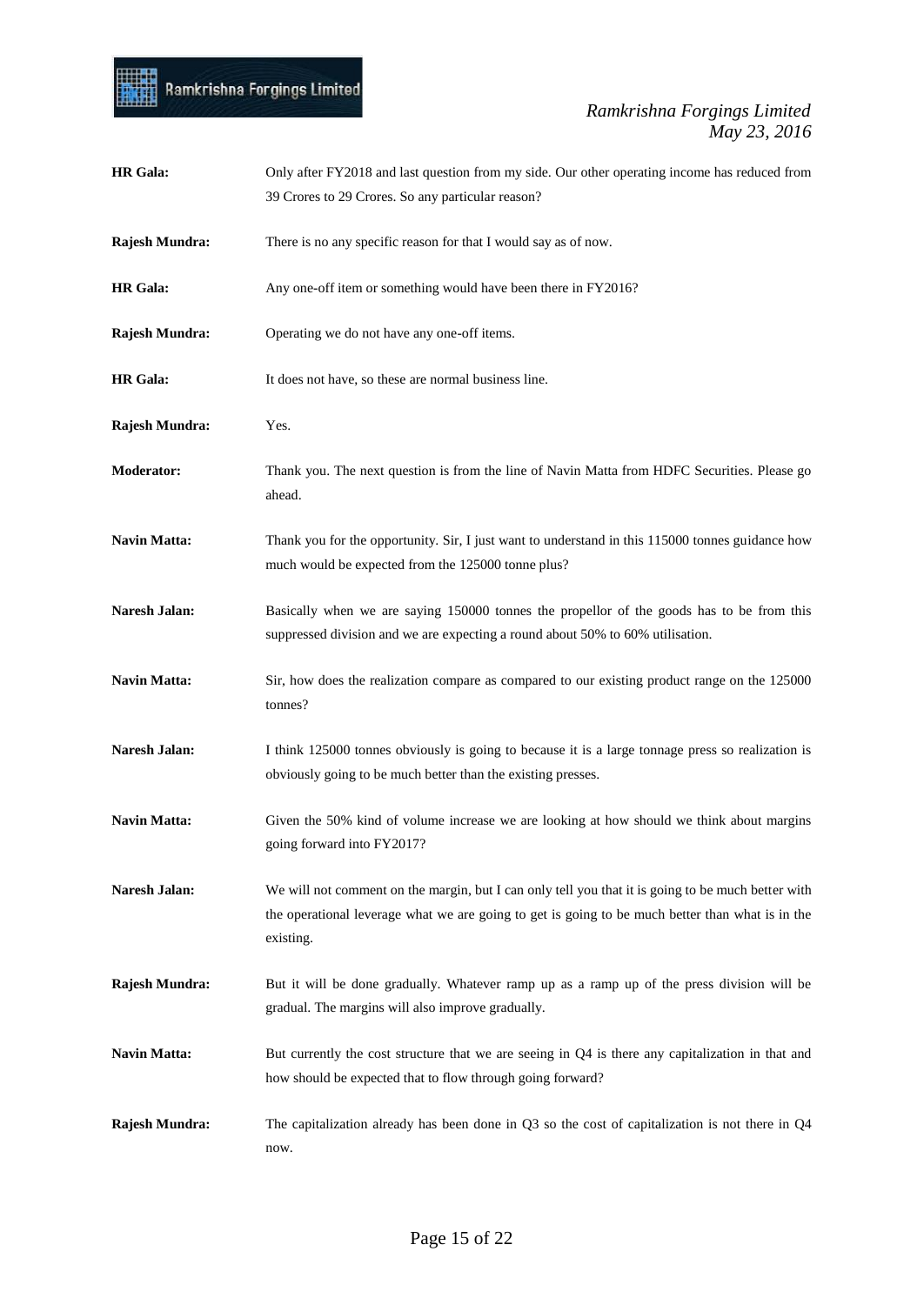| <b>Moderator:</b>          | Thank you. The next question is from the line of Swarnam Maheshwari from Edelweiss. Please<br>go ahead.                                                                                                                                                                                                                                                                                                                                    |
|----------------------------|--------------------------------------------------------------------------------------------------------------------------------------------------------------------------------------------------------------------------------------------------------------------------------------------------------------------------------------------------------------------------------------------------------------------------------------------|
| Swarnam Maheshwari:        | Thank you for taking the question. Sir, my question is actually with regards to the 12500 tonnes<br>press. That press would be stabilised now? Just wanted to ask is our 12500 tonnes press fully<br>stabilised now?                                                                                                                                                                                                                       |
| Naresh Jalan:              | When you say stabilise what do we understand by that?                                                                                                                                                                                                                                                                                                                                                                                      |
| <b>Swarnam Maheshwari:</b> | Since actually you said that you are expecting almost around 50% to 60% capacity utilisation and<br>what do we understand is normally once you introduce this 12500 tonnes press, it normally takes<br>around six months to nine months to stabilise that press?                                                                                                                                                                           |
| Naresh Jalan:              | The press is already running fine and it is properly working. Now as we get the sample's<br>approvals it is very difficult to supply to our customers.                                                                                                                                                                                                                                                                                     |
| Swarnam Maheshwari:        | Has the press been fully handed to you?                                                                                                                                                                                                                                                                                                                                                                                                    |
| Naresh Jalan:              | Yes we are working on that press.                                                                                                                                                                                                                                                                                                                                                                                                          |
| <b>Moderator:</b>          | Thank you. The next question is from the line of Basudeb Banerjee from Antique Finance. Please<br>go ahead.                                                                                                                                                                                                                                                                                                                                |
| <b>Basudeb Banerjee:</b>   | Thanks Sir for taking my question. If I see your volume has increased quite significantly<br>sequentially but other expenses are broadly flat and changed on a sequential basis. So how to<br>look at that? Any major cost reduction initiative or there was some one-offs in that?                                                                                                                                                        |
| Naresh Jalan:              | With the tonnage increase also we are doing a lot of cost saving like say we have changed our oil<br>fired furnaces from to electrical heated furnaces, so all this is giving us operational leverage as<br>well as we have taken a lot of cost cutting in terms of manpower per tonne productivity has also<br>gone up.                                                                                                                   |
| <b>Basudeb Banerjee:</b>   | Your typical annual wage hike gets affected in June quarter?                                                                                                                                                                                                                                                                                                                                                                               |
| <b>Naresh Jalan:</b>       | Yes June quarter.                                                                                                                                                                                                                                                                                                                                                                                                                          |
| <b>Basudeb Banerjee:</b>   | Sir, if I see your export volume this quarter was around 5500 and as you said 35% of 115000<br>which means overall full year average export volume of around 10000 whereas in first two<br>quarters you said it will gradually ramp up. So in second half one can broadly expect 12000 to<br>14000 tonne per quarter exports whereas your peak export volume in the quarter was what<br>somewhere around 9500. So how to look at that Sir? |
| Rajesh Mundra:             | When the peak which we had 95000 does not include the press plant.                                                                                                                                                                                                                                                                                                                                                                         |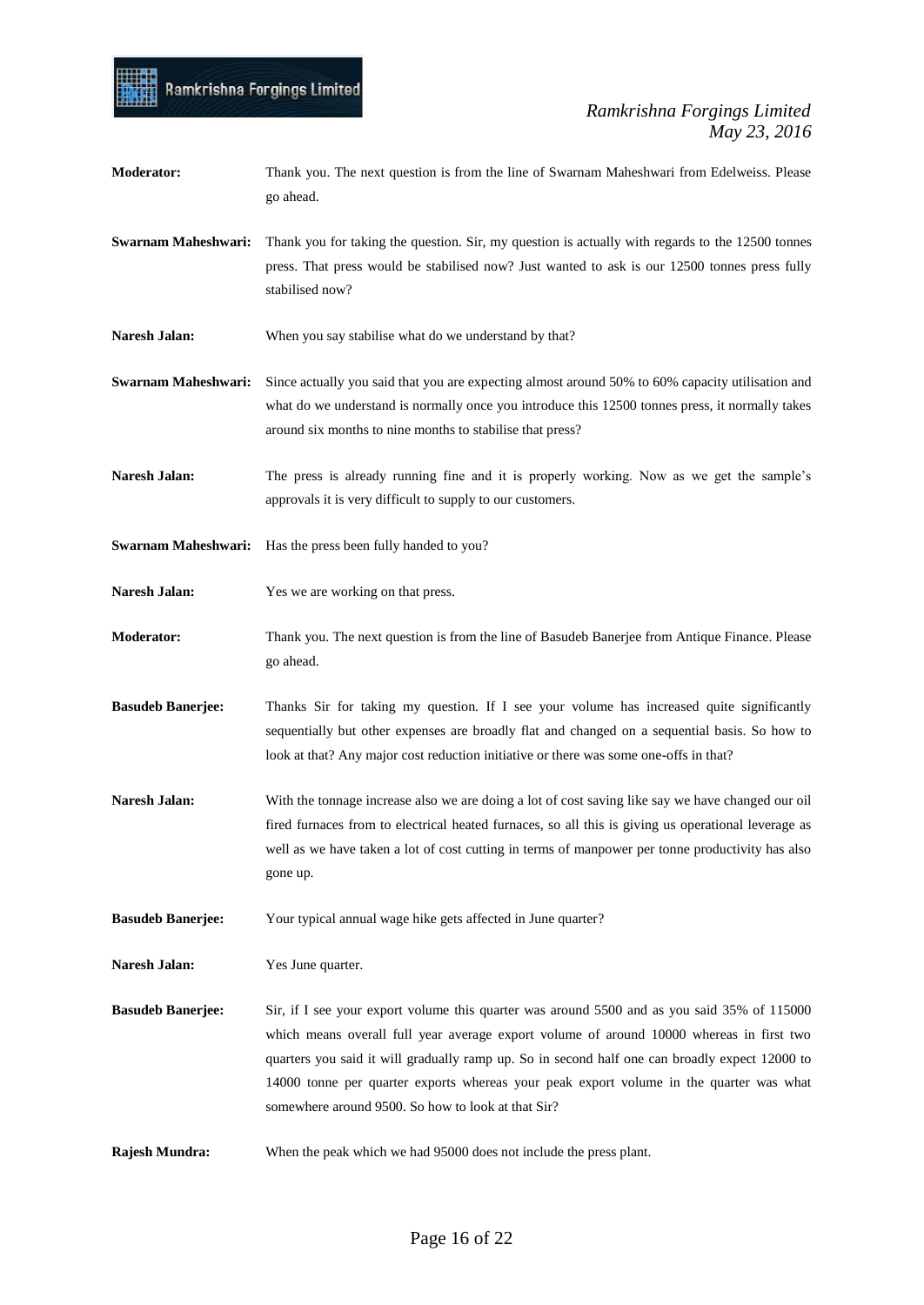### Ramkrishna Forgings Limited

#### *Ramkrishna Forgings Limited May 23, 2016*

**Basudeb Banerjee:** So you are saying that the demand for the higher tonnage press is already coming back and you will be getting. **Rajesh Mundra:** Then there is a problem of growth may be from press division. So as we get approval from our customers in exports so we will be able to supply more exports products to them, so the tonnage will be coming from the press plant. **Basudeb Banerjee:** Sir, but are those orders coming as of now Sir? **Rajesh Mundra:** As explained by our MD Director, we had submitted samples taking the rigs that we are setting the approvals in the second quarter and we are expecting to start commence supply in third quarter. **Basudeb Banerjee:** In the meanwhile you can ramp up supply to the domestic customers from that 125000 tonnage? **Rajesh Mundra:** Yes. **Basudeb Banerjee:** Sir, last thing, next quarter we will see the impact of metal inflation in your realization because in exports we see even sequentially there is a dip in realization, so is it purely because of mix or further impact of metal in deflation? **Rajesh Mundra:** I do not think we have seen a dip in the realization. Realization has improved. **Basudeb Banerjee:** In exports it is slightly lower? **Rajesh Mundra:** It has improved. **Basudeb Banerjee:** Okay, but next quarter shall we see some impact of metal inflation? **Rajesh Mundra:** Well the metal and all depends upon the price increase. **Basudeb Banerjee:** Whatever has been the price changes almost two months of the quarter are over so how do you see that panning compared to the last quarter? **Rajesh Mundra:** As of now we have not seen any, it will remain the same. **Moderator:** Thank you. The next question is from the line of Siddharth Bera from Nomura. Please go ahead. **Siddharth Bera:** Thanks for the opportunity. Sir, just wanted to understand the currency pricing strategy. Like how does your export pricing work, if suppose currency moves like 5% or 6% favourable from these levels. So does your pricing also change or can we retain most of the benefit arising from that? **Rajesh Mundra:** We can retain most of the benefits from that.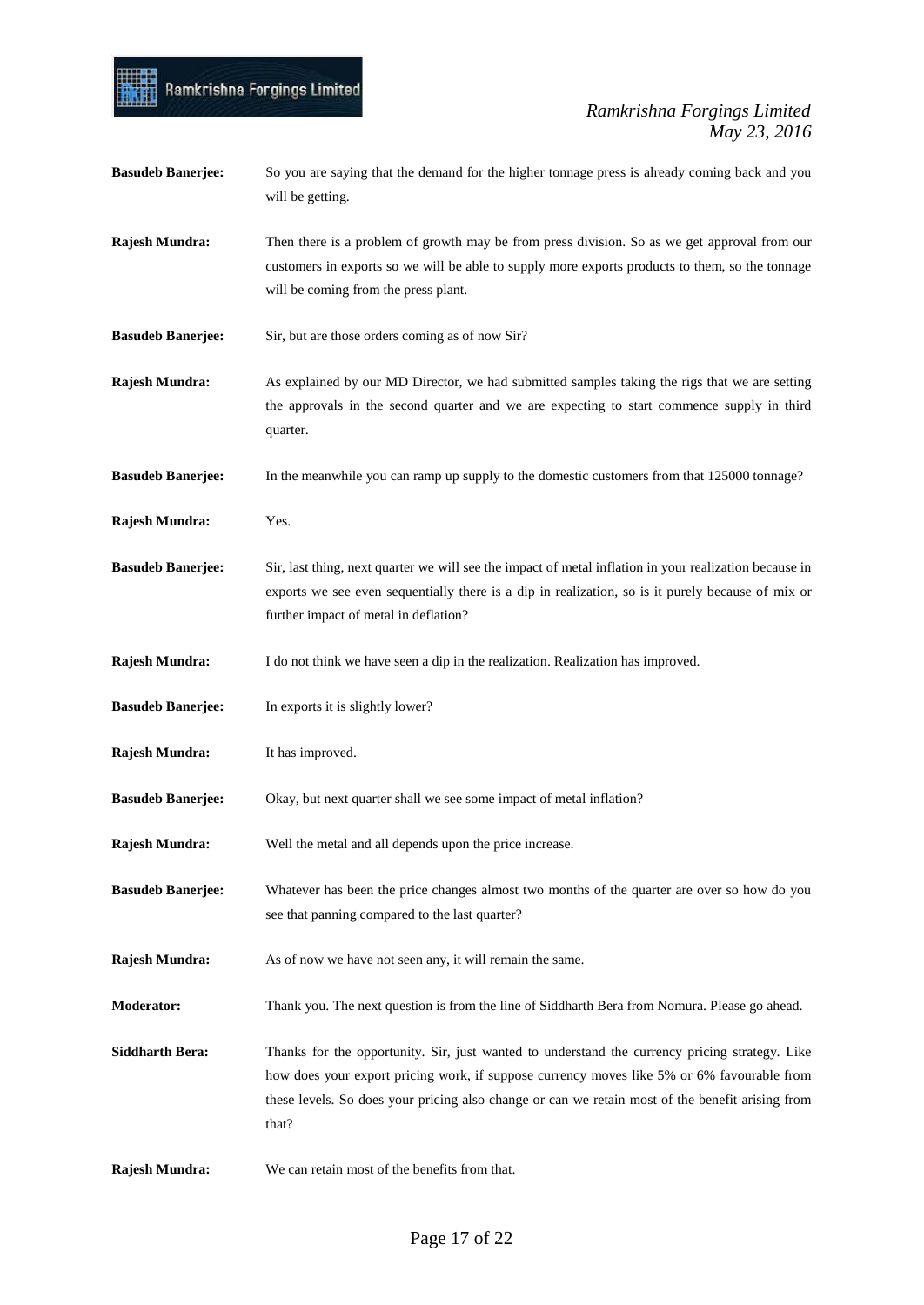# Ramkrishna Forgings Limited

| <b>Siddharth Bera:</b> | So the current contracts are getting, so that should be broadly at current levels of about 67 BPS.<br>Am I correct in that?                                                                       |
|------------------------|---------------------------------------------------------------------------------------------------------------------------------------------------------------------------------------------------|
| Rajesh Mundra:         | Can you repeat please?                                                                                                                                                                            |
| <b>Siddharth Bera:</b> | For the current contracts you are getting that will be broadly be setting up the price at about 57 to<br>a dollar?                                                                                |
| Rajesh Mundra:         | It depends. As of now whatever contracts we have is basically on the currency is going to be our<br>own. We need to absorb the currency risk at our end.                                          |
| <b>Moderator:</b>      | Thank you. The next question is from the line of Dhiral Shah from GEPL Capital. Please go<br>ahead.                                                                                               |
| <b>Dhiral Shah:</b>    | Sir just wanted to ask whether the domestic realization has improved on a quarter-on-quarter<br>basis.                                                                                            |
| Rajesh Mundra:         | The domestic realization has been subdued because the supplies had been moved from the plant,<br>one division or so, but quarter-on-quarter, third quarter to fourth quarter it has been subdued. |
| <b>Dhiral Shah:</b>    | How much was it down on a quarter-on-quarter basis, subdued in terms of?                                                                                                                          |
| Rajesh Mundra:         | Rs.2500 to Rs.3000 per tonne.                                                                                                                                                                     |
| <b>Dhiral Shah:</b>    | Okay and Sir this quarter you have added two OEMs, right in domestic market?                                                                                                                      |
| Rajesh Mundra:         | I think OEM we have all the OEMs in the domestic market.                                                                                                                                          |
| <b>Dhiral Shah:</b>    | You said you have OEM?                                                                                                                                                                            |
| Naresh Jalan:          | We have got approvals of two components from one OEM.                                                                                                                                             |
| <b>Dhiral Shah:</b>    | Approval.                                                                                                                                                                                         |
| Rajesh Mundra:         | Yes, we had two approvals. Approvals of two front-axle beams from one of the leading OEMs.                                                                                                        |
| <b>Moderator:</b>      | The next question is from the line of Pranoy Kurian from Centrum Broking. Please go ahead.                                                                                                        |
| <b>Pranoy Kurian:</b>  | Thanks again. I just wanted to get an industry question. In the US when we compete and we<br>make inroads, besides the Indian players who are we gaining market share from?                       |
| Naresh Jalan:          | It is very difficult to answer whom we are competing all the people across the globe. So we will<br>not be able to comment on exactly whom we are gaining the market share from.                  |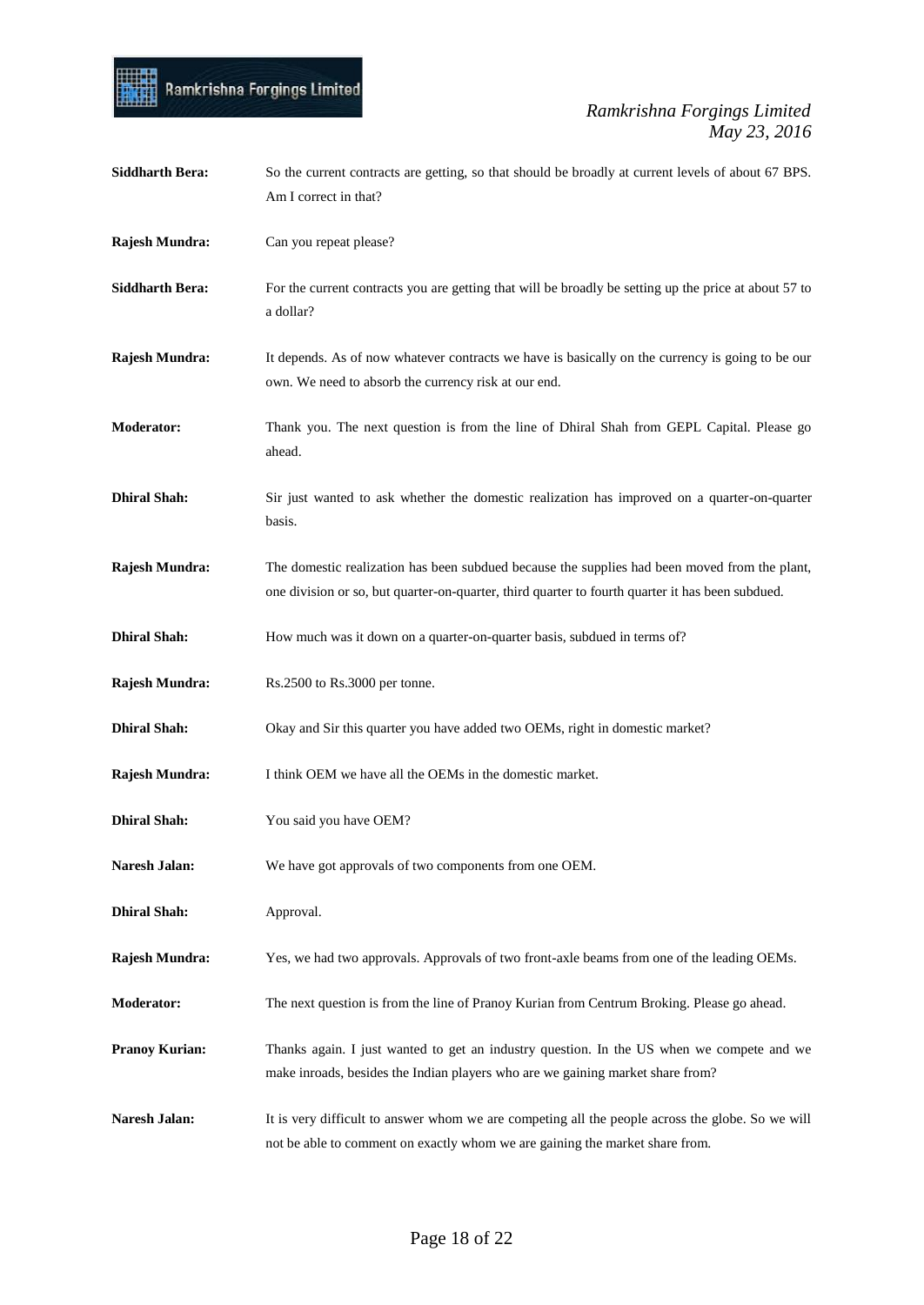- **Pranoy Kurian:** Is it from the larger players or is it in-house or how we are able to gain these contracts, or gain this kind of revenues?
- **Naresh Jalan:** I think it is at the cost of somebody in the globe, but we are not exactly in the loop that who we are replacing.
- **Pranoy Kurian:** So even in Europe it is that like say ThyssenKrupp are we replacing those kind of players because of our cost advantage or improvement in machinery, just wanted to get an industry sense?
- Naresh Jalan: May be. Actually we are not being told whom we are replacing. We are basically quoting to certain RFQs and we are competing the RFQs. So we are not in know-how of whom we are replacing?
- **Pranoy Kurian:** What is your number for work in progress, if you can give me that for FY2016?
- **Rajesh Mundra:** Capital work-in-progress you mean?

Ramkrishna Forgings Limited

- **Pranoy Kurian:** Yes.
- **Rajesh Mundra:** For FY2016 it was about 35 Crores.
- **Pranoy Kurian:** Sir it has come down sharply?
- **Rajesh Mundra:** Because most of the price has been capitalized.
- **Pranoy Kurian:** Any comment on the management change regarding the CFO?
- Naresh Jalan: I think he has left the company to pursue for a better career, so we have wished him well and I think he is going to pursue something which is more incremental to his career.
- **Moderator:** Thank you. The next question is from the line of Jagdish Bhanushali from Florintree Advisors. Please go ahead.
- **Jagdish Bhanushali:** The exports are down considerably, is it because of any of your client has lost market share in your tier I client?
- **Rajesh Mundra:** You are talking about sequential drop in export or year-on-year exports?
- Jagdish Bhanushali: Both in fact?
- **Rajesh Mundra:** I think year-on-year we are basically comparing it with one of the peak times, sequentially like we have addressed in an earlier question that we had adjusted to the production to the inventories, which we are having in the warehouses. So, whatever customer inventories were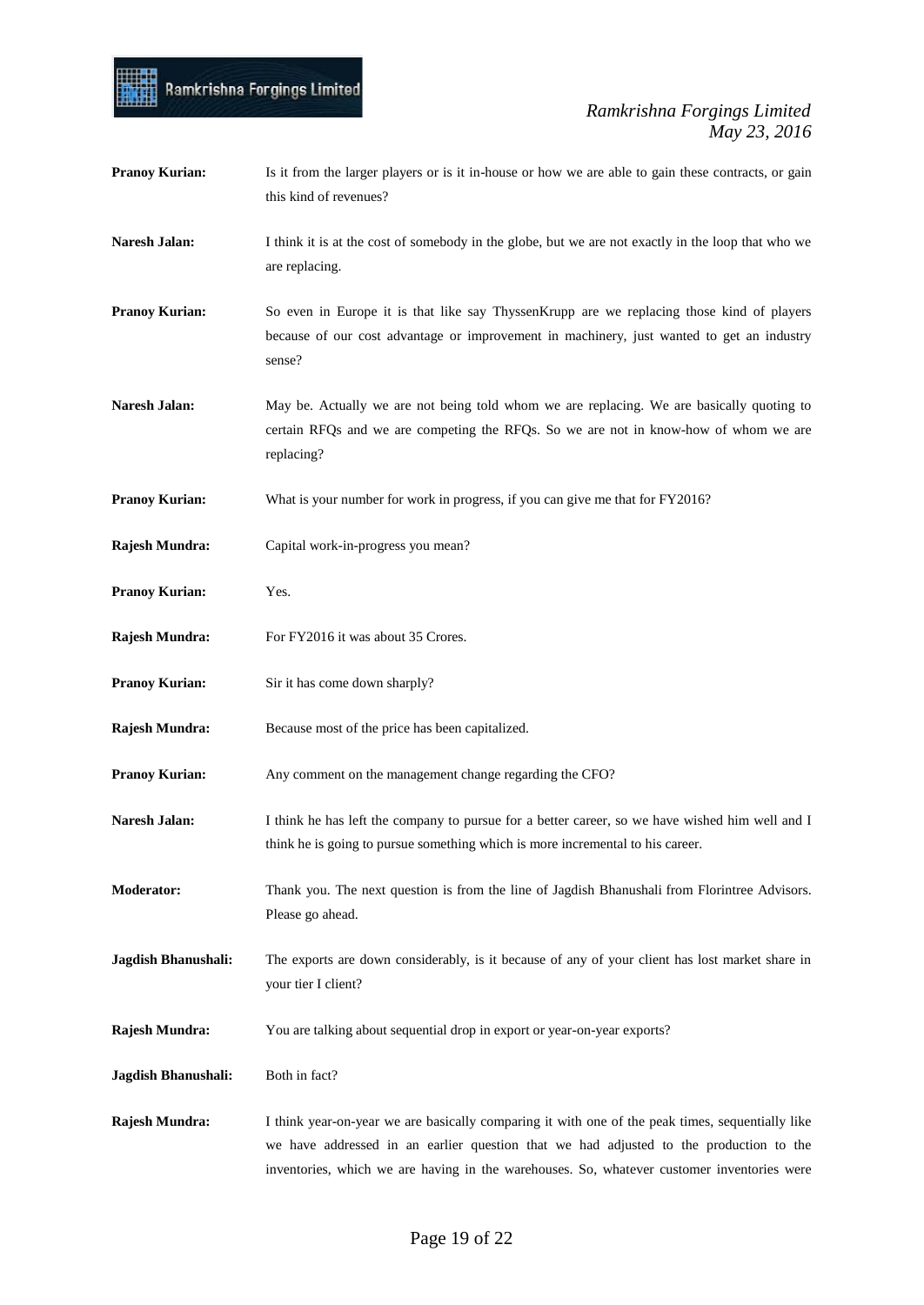

there we adjusted to this in the last quarter and now we are seeing again because of the inventory has gone down considerably, now we are seeing export volumes coming back.

- **Jagdish Bhanushali:** Sir, it is not because of any of your tier I clients has lost market share, right?
- **Rajesh Mundra:** No.
- **Jagdish Bhanushali:** In the last previous call, you had said that probably we would be achieving or nearly the export tonnage what we had achieved in Q1 in the coming Q1. So how do we see that panning out now?
- **Rajesh Mundra:** This full year I think we have already commented that we will be achieving close to 115000 tonnes and gradually every quarter you will be seeing gradual increase in overall tonnage of the company and mix is going to be 65:35 for exports and domestic.
- **Jagdish Bhanushali:** But do we see getting back to those 85000 tonnage in exports in Q1 or Q2?
- **Rajesh Mundra:** I think we should be there somewhere there, by Q2 or may be better than there in the following quarters.
- **Jagdish Bhanushali:** The other thing is if I could get the utilisation levels in FY2016 for ringrolling, Hammers and Upsetters and presses?
- **Naresh Jalan:** We do not have that data very handy as of now. Basically plant wise, we can tell you ringrolling was almost 100%, plant one we are operating to close to 96% and the press plant is close to around I think, Rajesh.
- **Rajesh Mundra:** 25% to 30% approximately.
- **Jagdish Bhanushali:** What level of utilisation do we see in this 6300 tonnage in FY2017?
- **Rajesh Mundra:** Individual press it will be very difficult to tell you.
- **Jagdish Bhanushali:** The other thing is that in fact, I am seeing the domestic realization QOQ has dropped from 105000 to 100000 so that is about 5% drop in spite of we achieving a tonnage of 2500 in 125000 tonne Press Line so is this because of raw material or any other factors?
- **Rajesh Mundra:** Part of it is due to raw material, because we had a Rs.4200 per tonne decrease of raw material pricing and second is due to I think basically operational leverage we were able to sell more components from other plants and less from these plants.
- **Jagdish Bhanushali:** Because we would expect 2500 tonnage would have a higher realization actually?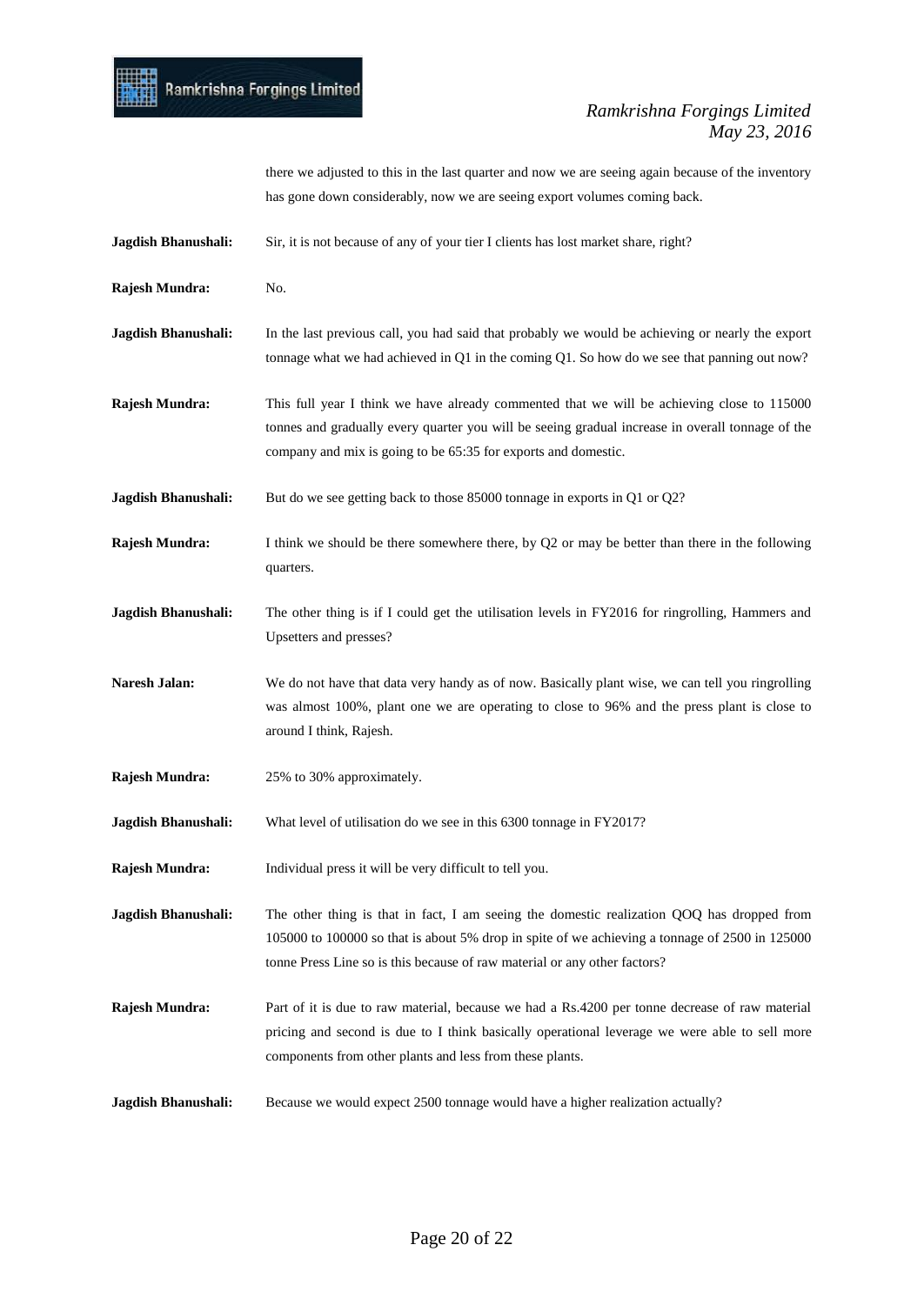### Ramkrishna Forgings Limited

- **Naresh Jalan:** As I said, we had given from more of forging division, the forge part component was more. The contribution on the forging was more instead of machines. So in the forging we have a lesser prices than in the machine components.
- **Jagdish Bhanushali:** How about the debtor cycle and could you throw some light on that on the export part and the domestic like how many days is it?
- **Naresh Jalan:** Domestic for the Tata Motors we are **(inaudible) 53.44** system, so it is seven days payment apart from that it is normal debtor cycles ranges from 60 to 90 days, but in exports we have a debtors of 150 to 180 days which is as we have in third quarter, nothing has changed on that.
- **Jagdish Bhanushali:** But the only thing is the exports previously which was 150 has been stretched to 180 as well?
- Naresh Jalan: No. It is coming between 150 and 180 days I am saying.
- **Jagdish Bhanushali:** Other than this your Tata Motors you mentioned is it seven days?
- **Naresh Jalan:** Yes the **(inaudible) 54.16** system with them.
- **Moderator:** Thank you. The next question is from the line of Siddharth Bera from Nomura. Please go ahead.
- **Siddharth Bera:** Thanks for taking my question again. Sir, just wanted to understand for the US market given the slowdown we are seeing are we seeing any pricing pressures from the clients in the market currently?
- **Naresh Jalan:** We have a five-year fixed contract and we are basically raw material which is pass on and that is the only negotiation every quarter we have.
- Siddharth Bera: So the contract is for five-year period?
- **Naresh Jalan:** Yes.
- **Siddharth Bera:** So the incremental new contracts which we would be getting currently so are we seeing any price pressure from the clients or they are broadly?
- **Rajesh Mundra:** Till the contract is free there is always back and forth on the pricing. So that is part and parcel of every business or every customer cycle which we go through.
- **Jignesh Shail:** Because you highlighted Europe may be there is some pricing pressure with the clients?
- **Naresh Jalan:** I have not highlighted any Europe pricing pressure. What I have told is that Europe is far more sensitive and pessimistic because they have just come out of recession on their own capex in terms because if they choose a new supplier, new component supplier they need to have their